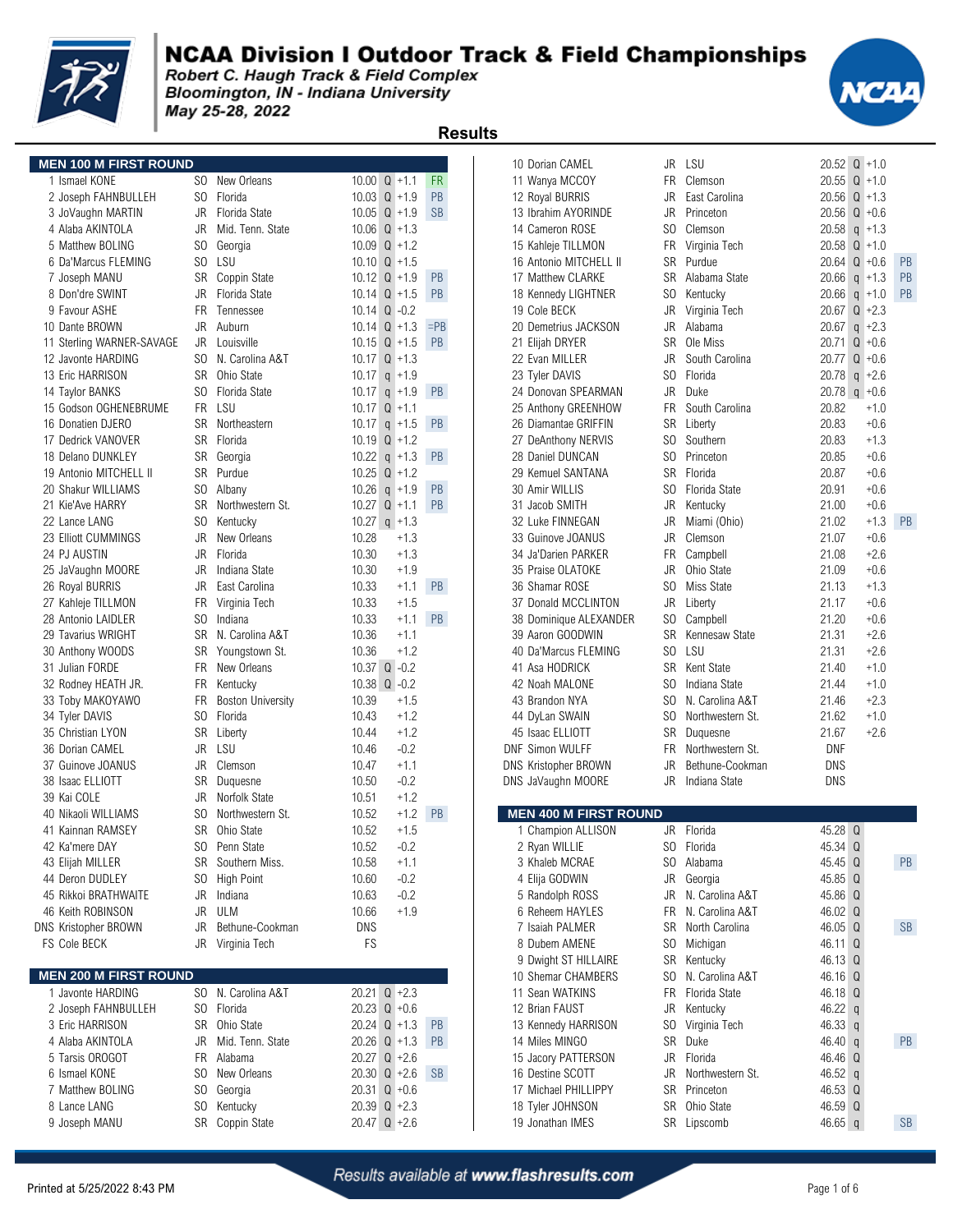

Bloomington, IN - Indiana University May 25-28, 2022

| 20 Jacob MILEY               | SO.       | Florida                   | $46.66$ q   |           | 30 Ally KIPCHIRCHIR           |           | JR Liberty               | 1:50.49                      |
|------------------------------|-----------|---------------------------|-------------|-----------|-------------------------------|-----------|--------------------------|------------------------------|
| 21 Zidane BROWN              | FR.       | Ohio State                | 46.68 Q     |           | 31 Dan JOYCE                  |           | FR Miss State            | 1:50.56                      |
| 22 Jimmie WILLIAMS           | <b>SR</b> | Oakland                   | 46.70       |           | 32 Alexander RIZZO            | SR        | Navy                     | 1:50.58                      |
| 23 Doval SIMMONDS            | SO.       | South Carolina            | 46.81 Q     |           | 33 Matthew SMITH              |           | FR Furman                | 1:50.60                      |
| 24 DaeQwan BUTLER            | JR        | Florida State             | 46.84 Q     |           | 34 Luke COULTER               | SR        | Stony Brook              | 1:50.68 $\degree$            |
| 25 Jordan WILLIS             |           | SR Virginia               | 46.84       |           | 35 Domenic PERRETTA           |           | SR Penn State            | 1:50.87                      |
| 26 Steven MCELROY            | <b>FR</b> | Cincinnati                | 46.86 Q     |           | 36 Rynard SWANEPOEL           | <b>FR</b> | Wake Forest              | 1:50.96                      |
| 27 Tomas KERSULIS            | SO.       | Cornell                   | 46.89       |           | 37 Joe HOOTS                  | JR        | Tennessee                | 1:51.30                      |
| 28 Tyreke SAPP               | JR        | Virginia Tech             | 46.93       |           | 38 Ethan ZEH                  |           | SO Virginia              | 1:51.51                      |
| 29 Charles SANDERS           | SO.       | Akron                     | 47.07       |           | 39 Kieran MCDERMOTT           |           | JR Princeton             | 1:51.70                      |
| 30 Jalon WHITE               | SO.       | McNeese State             | 47.15       |           | 40 Sean CASEY                 | SR        | Navy                     | 1:51.85                      |
| 31 Lee EPPIE                 | JR        | Miss State                | 47.30       |           | 41 Tyrese REID                |           | JR Miss State            | 1:51.89                      |
| 32 Eugene OMALLA             | SO.       | SE Louisiana              | 47.38       |           | 42 Kyle REINHEIMER            | FR.       | North Carolina           | 1:52.12                      |
| 33 Donnie JAMES              | JR        | Ohio State                | 47.57       |           | 43 Parker MCBRIDE             | JR        | New Orleans              | 1:52.65                      |
| 34 Ade JONES-ROUNDTREE       | SR        | Pittsburgh                | 47.61       |           | 44 Seb ANTHONY                |           | SR Virginia Tech         | 1:52.83                      |
| 35 Anthony BRODIE            | SO.       | Florida                   | 47.67       |           | 45 Sam AUSTIN                 |           | FR Florida               | 1:57.66                      |
| 36 Caemon SCOTT              | <b>FR</b> | Louisiana                 | 47.67       |           | 46 Justin O'TOOLE             |           | SO Columbia              | 1:58.69                      |
| 37 Elijah WRIGHT             | SO.       | South Florida             | 47.70       |           | 47 Conor MURPHY               | FR        | Virginia                 | 2:18.45                      |
| 38 Solomon STRADER           | SO.       | Miami (Fla.)              | 47.70       |           | <b>DNF Tim MCINERNEY</b>      |           | SO Georgetown            | <b>DNF</b>                   |
| 39 Terrence MUEX             | FR.       | Michigan State            | 47.80       |           |                               |           |                          |                              |
| 40 Chase THORNHILL           | SR        | Gardner-Webb              | 47.94       |           | <b>MEN 1500 M FIRST ROUND</b> |           |                          |                              |
| 41 Shawn LANGLEY JR          | SO.       | <b>Charleston Souther</b> | 48.05       |           | 1 Anass ESSAYI                |           | FR South Carolina        | $3:41.81$ $Q$                |
| 42 Malik HUSSIE              | JR        | Kennesaw State            | 48.10       |           | 2 Eliud KIPSANG               | SO.       | Alabama                  | $3:42.56$ Q                  |
|                              |           |                           |             |           |                               | <b>SR</b> |                          |                              |
| 43 Lonzell FEAGIN            | SR        | Pittsburgh                | 48.32       |           | 3 Nick DAHL                   |           | Duke                     | $3:43.57$ $Q$                |
| 44 Korbin MARTINO            | FR.       | Penn State                | 48.50       |           | 4 John PETRUNO                | JR        | Michigan State           | 3:43.61 Q                    |
| <b>DNF Alex COLLIER</b>      | SO.       | Florida State             | DNF         |           | 5 Sean PETERSON               |           | SR Youngstown St.        | $3:43.97$ $Q$                |
| <b>DNS Armani MODESTE</b>    | SO.       | Ohio State                | DNS         |           | 6 Abel TEFFRA                 | FR        | Georgetown               | $3:44.29$ q                  |
| <b>DNF Leon CLARKE</b>       | <b>SR</b> | Miss State                | <b>DNF</b>  |           | 7 Rhys HAMMOND                | SO.       | Cornell                  | $3:44.69$ q<br>$3:44.91$ $Q$ |
|                              |           |                           |             |           |                               |           |                          |                              |
| <b>DNS Safir SCOTT</b>       |           | SR Miss State             | DNS         |           | 8 Mario GARCIA ROMO           | JR        | Ole Miss                 |                              |
|                              |           |                           |             |           | 9 Tom DODD                    |           | SR Michigan              | $3:45.06$ $Q$                |
| <b>MEN 800 M FIRST ROUND</b> |           |                           |             |           | 10 Angus WHITE                | SR        | Providence               | $3:45.17$ q                  |
| 1 Baylor FRANKLIN            |           | JR Ole Miss               | 1:47.78 $Q$ |           | 11 Nick FOSTER                | JR        | Michigan                 | $3:45.47$ $Q$                |
| 2 Tim ZEPF                   |           | SR Notre Dame             | 1:47.79 $Q$ |           | 12 Sam BOWERS                 | JR        | Georgia                  | $3:45.87$ q                  |
| 3 Samuel VOELZ               | SR        | Notre Dame                | 1:47.86 Q   | <b>SB</b> | 13 Thomas VANOPPEN            | JR        | <b>Wake Forest</b>       | $3:45.90$ $Q$                |
| 4 Collin EBLING              | JR        | Duquesne                  | 1:47.88 $q$ | <b>PB</b> | 14 Shane BRACKEN              | JR        | Ole Miss                 | $3:46.03$ $Q$                |
| 5 Ayman ZAHAFI               | SR        | Miami (Fla.)              | 1:47.92 Q   |           | 15 Robert BECKER              | JR        | Stony Brook              | $3:46.17$ $Q$                |
| 6 Sean DOLAN                 | SO.       | Villanova                 | 1:47.96 $Q$ | PB        | 16 Nathan HENDERSON           | JR        | Syracuse                 | $3:46.37$ $Q$                |
| 7 Olivier DESMEULES          | SO.       | Penn State                | 1:48.15 $q$ | PB        | 17 Jesse HAMLIN               | SO.       | Butler                   | 3:46.44                      |
| 8 Bashir MOSAVEL-LO          | SR        | Notre Dame                | 1:48.16 $q$ | PB        | 18 Sam ELLIS                  | SR        | Princeton                | $3:46.55$ $Q$                |
| 9 Beck WITTSTADT             | FR.       | Duke                      | 1:48.53 $Q$ | PB        | 19 Anthony CAMERIERI          | JR        | Miami (Ohio)             | 3:46.90                      |
| 10 Camden MARSHALL           | <b>FR</b> | Indiana                   | 1:48.94 $q$ |           | 20 Mael GOUYETTE              | JR        | Iona                     | $3:47.00$ $Q$                |
| 11 Samuel RODMAN             | <b>FR</b> | Princeton                 | 1:49.00 $Q$ |           | 21 Billy HILL                 |           | SR Rutgers               | 3:47.06 Q                    |
| 12 Cole JOHNSON              |           | SR Michigan               | 1:49.09 Q   |           | 22 Liam BACK                  |           | SO Providence            | 3:47.36                      |
| 13 Jonathan SCHWIND          |           | SR Lipscomb               | 1:49.26 $Q$ |           | 23 Lucas GUERRA               |           | FR Georgetown            | 3:47.70                      |
| 14 Tarees RHODEN             |           | JR Clemson                | 1:49.26 Q   |           | 24 Ka'eo KRUSE                |           | SR Virginia              | 3:47.94                      |
| 15 Kyle BURKE                | SR        | Lehigh                    | 1:49.31 $Q$ |           | 25 AJ ERNST                   |           | SR Providence            | 3:48.34 Q                    |
| 16 Miles BROWN               |           | FR Michigan               | 1:49.33 $Q$ |           | 26 Wes PORTER                 |           | FR Virginia              | 3:48.45 Q                    |
| 17 Dugion BLACKMAN           | FR        | Hampton                   | 1:49.39 $q$ |           | 27 Jack SALISBURY             |           | SR Georgetown            | 3:48.48 Q                    |
| 18 Clayborn PENDER           | JR        | Georgia                   | 1:49.63 q   |           | 28 Brandon HONTZ              |           | SR Penn State            | $3:48.50$ $Q$                |
| 19 Matthew WIGELSWORTH       | SR        | Butler                    | 1:49.85     |           | 29 Jesse HUNT                 | JR        | North Carolina           | $3:48.54$ $Q$                |
| 20 Miguel PARRILLA           | SO.       | East Tenn. St.            | 1:49.94     |           | 30 Michael DANZI              | SO.       | Columbia                 | 3:48.61                      |
| 21 Liam RIVARD               | SO.       | La Salle                  | 1:49.99 Q   |           | 31 Hillary CHERUIYOT          |           | FR Alabama               | 3:48.94                      |
| 22 Navasky ANDERSON          | JR        | Miss State                | 1:49.99 Q   |           | 32 Foster MALLECK             | SR        | <b>Boston University</b> | 3:49.20                      |
| 23 Jacob LAMB                | JR        | Alabama                   | 1:50.05 $Q$ |           | 33 Camden GILMORE             |           | SO Georgetown            | 3:49.23                      |
| 24 Anthony VLATKO            | SO.       | Miami (Ohio)              | 1:50.06     |           | 34 Damian HACKETT             |           | FR Cornell               | 3:49.69                      |
| 25 Aman THORNTON             | JR        | Clemson                   | $1:50.13$ Q |           | 35 Derek HOLMES               |           | SR UMass Lowell          | 3:49.79                      |
| 26 Marcus DROPIK             | SO.       | Ole Miss                  | 1:50.20     |           | 36 Tyler WIRTH                | SO.       | Cincinnati               | 3:50.06                      |
| 27 Darius SMALLWOOD          | FR        | Penn State                | 1:50.20     |           | 37 Duncan MILLER              |           | JR Princeton             | 3:50.61                      |

|                              |                |                            |                        | <b>Results</b> |                               |                |                          |                    |        |
|------------------------------|----------------|----------------------------|------------------------|----------------|-------------------------------|----------------|--------------------------|--------------------|--------|
| 20 Jacob MILEY               |                | SO Florida                 | $46.66$ q              |                | 30 Ally KIPCHIRCHIR           |                | JR Liberty               | 1:50.49            |        |
| 21 Zidane BROWN              | <b>FR</b>      | Ohio State                 | 46.68 Q                |                | 31 Dan JOYCE                  | <b>FR</b>      | <b>Miss State</b>        | 1:50.56            |        |
| 22 Jimmie WILLIAMS           | SR             | Oakland                    | 46.70                  |                | 32 Alexander RIZZO            | <b>SR</b>      | Navy                     | 1:50.58            |        |
| 23 Doval SIMMONDS            | SO.            | South Carolina             | 46.81 Q                |                | 33 Matthew SMITH              | <b>FR</b>      | Furman                   | 1:50.60            |        |
| 24 DaeQwan BUTLER            | JR             | Florida State              | 46.84 Q                |                | 34 Luke COULTER               | SR             | <b>Stony Brook</b>       | 1:50.68 $Q$        |        |
| 25 Jordan WILLIS             | SR             | Virginia                   | 46.84                  |                | 35 Domenic PERRETTA           | SR             | Penn State               | 1:50.87            |        |
| 26 Steven MCELROY            | <b>FR</b>      | Cincinnati                 | 46.86 Q                |                | 36 Rynard SWANEPOEL           | <b>FR</b>      | <b>Wake Forest</b>       | 1:50.96            |        |
| 27 Tomas KERSULIS            | SO.            | Cornell                    | 46.89                  |                | 37 Joe HOOTS                  | JR             | Tennessee                | 1:51.30            |        |
| 28 Tyreke SAPP               | JR             | Virginia Tech              | 46.93                  |                | 38 Ethan ZEH                  | S <sub>0</sub> | Virginia                 | 1:51.51            |        |
| 29 Charles SANDERS           | SO.            | Akron                      | 47.07                  |                | 39 Kieran MCDERMOTT           | <b>JR</b>      | Princeton                | 1:51.70            |        |
| 30 Jalon WHITE               | S <sub>0</sub> | McNeese State              | 47.15                  |                | 40 Sean CASEY                 | <b>SR</b>      | Navy                     | 1:51.85            |        |
| 31 Lee EPPIE                 | JR             | Miss State                 | 47.30                  |                | 41 Tyrese REID                | JR             | Miss State               | 1:51.89            |        |
| 32 Eugene OMALLA             | SO.            | SE Louisiana               | 47.38                  |                | 42 Kyle REINHEIMER            | FR             | North Carolina           | 1:52.12            |        |
| 33 Donnie JAMES              | JR             | Ohio State                 | 47.57                  |                | 43 Parker MCBRIDE             | JR             | New Orleans              | 1:52.65            |        |
| 34 Ade JONES-ROUNDTREE       | SR             | Pittsburgh                 | 47.61                  |                | 44 Seb ANTHONY                | <b>SR</b>      | Virginia Tech            | 1:52.83            |        |
|                              |                |                            |                        |                |                               |                |                          |                    |        |
| 35 Anthony BRODIE            | SO.            | Florida                    | 47.67                  |                | 45 Sam AUSTIN                 | FR.            | Florida                  | 1:57.66            |        |
| 36 Caemon SCOTT              | FR             | Louisiana                  | 47.67                  |                | 46 Justin O'TOOLE             | SO.            | Columbia                 | 1:58.69            |        |
| 37 Elijah WRIGHT             | SO.            | South Florida              | 47.70                  |                | 47 Conor MURPHY               | FR             | Virginia                 | 2:18.45            |        |
| 38 Solomon STRADER           | SO.            | Miami (Fla.)               | 47.70                  |                | <b>DNF Tim MCINERNEY</b>      | SO.            | Georgetown               | <b>DNF</b>         |        |
| 39 Terrence MUEX             | FR             | Michigan State             | 47.80                  |                |                               |                |                          |                    |        |
| 40 Chase THORNHILL           | SR             | Gardner-Webb               | 47.94                  |                | <b>MEN 1500 M FIRST ROUND</b> |                |                          |                    |        |
| 41 Shawn LANGLEY JR          | SO.            | <b>Charleston Souther</b>  | 48.05                  |                | 1 Anass ESSAYI                | FR             | South Carolina           | $3:41.81$ Q        |        |
| 42 Malik HUSSIE              | JR             | Kennesaw State             | 48.10                  |                | 2 Eliud KIPSANG               | SO.            | Alabama                  | $3:42.56$ Q        |        |
| 43 Lonzell FEAGIN            | SR             | Pittsburgh                 | 48.32                  |                | 3 Nick DAHL                   |                | SR Duke                  | 3:43.57 Q          |        |
| 44 Korbin MARTINO            | <b>FR</b>      | Penn State                 | 48.50                  |                | 4 John PETRUNO                | JR             | Michigan State           | $3:43.61$ Q        |        |
| NF Alex COLLIER              | SO.            | Florida State              | <b>DNF</b>             |                | 5 Sean PETERSON               | SR             | Youngstown St.           | 3:43.97 Q          |        |
| <b>NS Armani MODESTE</b>     | SO.            | Ohio State                 | <b>DNS</b>             |                | 6 Abel TEFFRA                 | FR             | Georgetown               | $3:44.29$ q        |        |
| NF Leon CLARKE               | <b>SR</b>      | Miss State                 | <b>DNF</b>             |                | 7 Rhys HAMMOND                | SO.            | Cornell                  | $3:44.69$ q        |        |
| INS Safir SCOTT              | SR.            | Miss State                 | <b>DNS</b>             |                | 8 Mario GARCIA ROMO           | <b>JR</b>      | Ole Miss                 | 3:44.91 Q          |        |
|                              |                |                            |                        |                | 9 Tom DODD                    | SR             | Michigan                 | $3:45.06$ Q        |        |
| <b>MEN 800 M FIRST ROUND</b> |                |                            |                        |                | 10 Angus WHITE                | SR             | Providence               | $3:45.17$ q        |        |
| 1 Baylor FRANKLIN            |                | JR Ole Miss                | 1:47.78 Q              |                | 11 Nick FOSTER                | JR             | Michigan                 | $3:45.47$ Q        |        |
| 2 Tim ZEPF                   | SR             | Notre Dame                 | 1:47.79 $Q$            |                | 12 Sam BOWERS                 | JR             | Georgia                  | $3:45.87$ q        |        |
| 3 Samuel VOELZ               | SR             | Notre Dame                 | 1:47.86 Q              | <b>SB</b>      | 13 Thomas VANOPPEN            | <b>JR</b>      | <b>Wake Forest</b>       | 3:45.90 Q          |        |
| 4 Collin EBLING              | JR             | Duquesne                   | 1:47.88 $q$            | PB             | 14 Shane BRACKEN              | JR             | Ole Miss                 | $3:46.03$ Q        |        |
| 5 Ayman ZAHAFI               | SR             | Miami (Fla.)               | 1:47.92 Q              |                | 15 Robert BECKER              | JR             | Stony Brook              | $3:46.17$ Q        |        |
| 6 Sean DOLAN                 | SO.            | Villanova                  | 1:47.96 $Q$            | PB             | 16 Nathan HENDERSON           | JR             | Syracuse                 | 3:46.37 Q          |        |
| 7 Olivier DESMEULES          | SO.            | Penn State                 | 1:48.15 $q$            | PB             | 17 Jesse HAMLIN               | S <sub>0</sub> | <b>Butler</b>            | 3:46.44            |        |
| 8 Bashir MOSAVEL-LO          | <b>SR</b>      | Notre Dame                 | 1:48.16 $q$            | PB             | 18 Sam ELLIS                  | SR             | Princeton                | $3:46.55$ Q        |        |
| 9 Beck WITTSTADT             | <b>FR</b>      | Duke                       | 1:48.53 $Q$            | PB             | 19 Anthony CAMERIERI          | JR             | Miami (Ohio)             | 3:46.90            |        |
| 10 Camden MARSHALL           | FR.            | Indiana                    | 1:48.94 $q$            |                | 20 Mael GOUYETTE              | <b>JR</b>      | Iona                     | $3:47.00$ Q        |        |
| 11 Samuel RODMAN             | FR.            | Princeton                  | 1:49.00 $Q$            |                | 21 Billy HILL                 |                | SR Rutgers               | $3:47.06$ Q        |        |
| 12 Cole JOHNSON              | SR             | Michigan                   | 1:49.09 Q              |                | 22 Liam BACK                  |                | SO Providence            | 3:47.36            |        |
| 13 Jonathan SCHWIND          | SR             | Lipscomb                   | 1:49.26 Q              |                | 23 Lucas GUERRA               |                | FR Georgetown            | 3:47.70            |        |
| 14 Tarees RHODEN             | JR             | Clemson                    | 1:49.26 $Q$            |                | 24 Ka'eo KRUSE                |                | SR Virginia              | 3:47.94            |        |
| 15 Kyle BURKE                | <b>SR</b>      | Lehigh                     | 1:49.31 $Q$            |                | 25 AJ ERNST                   |                | SR Providence            | $3:48.34$ Q        |        |
| 16 Miles BROWN               | FR             | Michigan                   | 1:49.33 $Q$            |                | 26 Wes PORTER                 |                | FR Virginia              | $3:48.45$ Q        |        |
| 17 Dugion BLACKMAN           | FR             | Hampton                    | 1:49.39 $q$            |                | 27 Jack SALISBURY             | SR             | Georgetown               | $3:48.48$ Q        |        |
| 18 Clayborn PENDER           | JR             | Georgia                    | 1:49.63 q              |                | 28 Brandon HONTZ              |                | SR Penn State            | $3:48.50$ Q        |        |
| 19 Matthew WIGELSWORTH       | SR             | Butler                     | 1:49.85                |                | 29 Jesse HUNT                 | JR             | North Carolina           |                    |        |
|                              |                |                            |                        |                |                               |                |                          | $3:48.54$ Q        |        |
| 20 Miguel PARRILLA           | SO.            | East Tenn. St.<br>La Salle | 1:49.94<br>1:49.99 $Q$ |                | 30 Michael DANZI              | SO.<br>FR      | Columbia<br>Alabama      | 3:48.61<br>3:48.94 |        |
| 21 Liam RIVARD               | SO.            |                            |                        |                | 31 Hillary CHERUIYOT          |                |                          |                    |        |
| 22 Navasky ANDERSON          | JR             | Miss State                 | 1:49.99 $Q$            |                | 32 Foster MALLECK             | SR             | <b>Boston University</b> | 3:49.20            |        |
| 23 Jacob LAMB                | JR             | Alabama                    | 1:50.05 $Q$            |                | 33 Camden GILMORE             |                | SO Georgetown            | 3:49.23            |        |
| 24 Anthony VLATKO            | SO.            | Miami (Ohio)               | 1:50.06                |                | 34 Damian HACKETT             |                | FR Cornell               | 3:49.69            |        |
| 25 Aman THORNTON             | JR             | Clemson                    | $1:50.13$ Q            |                | 35 Derek HOLMES               | SR             | UMass Lowell             | 3:49.79            | $=$ PB |
| 26 Marcus DROPIK             | SO.            | Ole Miss                   | 1:50.20                |                | 36 Tyler WIRTH                | SO.            | Cincinnati               | 3:50.06            |        |
| 27 Darius SMALLWOOD          | FR             | Penn State                 | 1:50.20                |                | 37 Duncan MILLER              | JR             | Princeton                | 3:50.61            |        |
| 28 William CUTHBERTSON       | JR             | Wagner                     | 1:50.27                |                | 38 Sam FIELD                  | SO.            | Florida State            | 3:50.70            |        |
| 29 Oskars BAMBALS            |                | SO Miami (Fla.)            | $1:50.34$ Q            |                | 39 Ryan KINNANE               |                | SO Auburn                | 3:50.93            |        |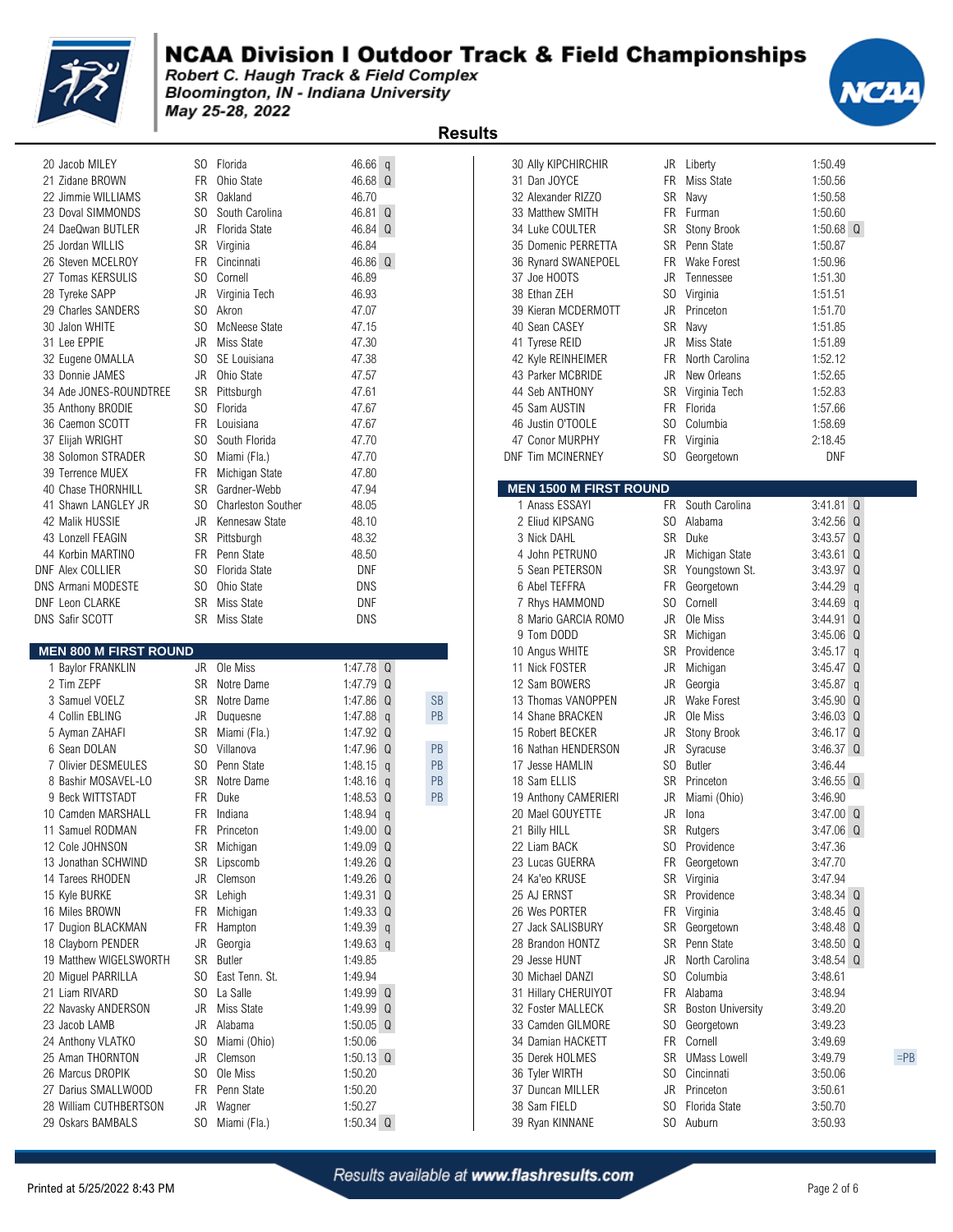

 **Results** 

Bloomington, IN - Indiana University May 25-28, 2022

| 40 Gavin GAYNOR                 |     | JR NC State               | 3:51.31       |           | <b>MEN 110 M HURDLES FIRST ROUND</b> |                |                             |            |                         |
|---------------------------------|-----|---------------------------|---------------|-----------|--------------------------------------|----------------|-----------------------------|------------|-------------------------|
| 41 Matthew PAYAMPS              |     | SO Georgetown             | 3:51.43       |           | 1 Trey CUNNINGHAM                    |                | SR Florida State            |            | $13.21 \text{ Q} + 2.0$ |
| 42 Charlie O'DONOVAN            | SO. | Villanova                 | 3:51.74       |           | 2 Giano ROBERTS                      | JR             | Clemson                     |            | 13.45 $Q + 1.6$         |
| 43 Ray SELLARO                  |     | SO Penn                   | 3:53.47       |           | 3 Joshua ZELLER                      | JR             | Michigan                    |            | 13.47 $Q + 1.2$         |
| 44 Cooper ATKINS                |     | FR Auburn                 | 3:55.59       |           | 4 Lafranz CAMPBELL                   | SR             | Clemson                     | 13.47 Q    |                         |
| 45 Cade BETHMANN                |     | SR Ole Miss               | 3:57.37       |           | 5 Eric EDWARDS JR.                   |                | SR LSU                      |            | $13.52 \quad Q +1.1$    |
| 46 Canaan ANDERSON              |     | FR Tennessee              | 3:58.26       |           | 6 Justin LEASTON                     | SO.            | Charlotte                   |            | $13.54$ Q +1.6          |
| 47 Joe DOS REIS                 | SO. | Davidson                  | 3:58.59       |           | 7 Jaheem HAYLES                      | S <sub>0</sub> | Syracuse                    |            | 13.57 $Q + 1.2$         |
| 48 Sean DONOGHUE                |     | FR Villanova              | 4:01.70       |           | 8 Jayden SMITH                       | <b>FR</b>      | Davidson                    | 13.58 Q    |                         |
|                                 |     |                           |               |           | 8 Devon BROOKS                       | JR             | Clemson                     |            | 13.58 $Q + 2.0$         |
| <b>MEN 10000 M SEMIFINAL</b>    |     |                           |               |           | 10 Rasheem BROWN                     | <b>SR</b>      | N. Carolina A&T             | 13.62 Q    |                         |
| 1 Athanas KIOKO                 |     | SR Campbell               | 28:25.69 Q    | <b>FR</b> | 11 Josh BROCKMAN                     | <b>JR</b>      | <b>NC State</b>             |            | 13.64 $Q + 1.8$         |
| 2 Adriaan WILDSCHUTT            |     | SR Florida State          | 28:28.86 Q    |           | 12 Kentre PATTERSON                  | SR             | Ohio State                  |            | 13.67 $Q + 1.8$         |
| 3 Victor KIPROP                 |     | FR Alabama                | 28:38.36 Q    |           | 13 Almighty WILLIAMSON               | S <sub>0</sub> | Eastern Michigan            |            | 13.68 $Q + 1.8$         |
| 4 Acer IVERSON                  |     | FR Harvard                | 28:38.90 Q    |           | 14 Yves CHERUBIN                     | <b>SR</b>      | Louisiana                   |            | 13.69 $Q + 1.2$         |
| 5 Barry KEANE                   | JR  | <b>Butler</b>             | 28:41.52 Q    |           | 15 Tai BROWN                         | JR             | Kentucky                    |            | 13.69 $Q + 2.0$         |
| 6 Joshua METHNER                |     | SO Notre Dame             | 28:41.89 Q    |           | 16 Terrel WILLIAMS                   | SO.            | Connecticut                 |            | 13.70 $q$ +1.2          |
| 7 Haftu STRINTZOS               |     | SO Villanova              | 28:42.13 Q    |           | 17 Cory POOLE                        | <b>SR</b>      | N. Carolina A&T             |            | 13.73 $Q + 1.6$         |
| 8 Matthew CARMODY               | JR  | Notre Dame                | 28:42.50<br>Q | PB        | 18 Filip DEMSAR                      | JR             | South Carolina              |            | 13.75 $Q + 1.1$         |
| 9 Dylan JACOBS                  | JR  | Notre Dame                | 28:43.22 Q    |           | 19 Oscar SMITH                       | SO.            | Ohio State                  |            | 13.76 $Q +1.1$          |
| 10 Matthew PEREIRA              |     | JR Harvard                | 28:44.05 Q    |           | 20 Cameron MURRAY                    | JR.            | NC State                    |            | 13.77 $q$ +2.0          |
| 11 Andrew ALEXANDER             |     | SR Notre Dame             | 28:44.55 Q    |           | 21 Dylan BEARD                       | JR             | Howard                      | 13.78      | $q + 1.8$               |
|                                 |     |                           | 28:45.92 Q    |           |                                      |                | Cornell                     |            |                         |
| 12 Fearghal CURTIN              | JR  | <b>Charleston Souther</b> |               |           | 22 Christian MARTIN                  | JR             |                             |            | 13.82 $q + 1.2$         |
| 13 Robinson SNIDER              |     | SR NC State               | 29:25.47      |           | 23 Luigi RIVAS                       | <b>FR</b>      | Indiana State               |            | 13.83 $q$ +1.1          |
| 14 Silas GRIFFITH               |     | JR Florida State          | 29:30.34      |           | 24 Brahmir VICK                      | SO.            | Navy                        |            | 13.83 $q + 1.2$         |
| 15 Perry MACKINNON              | JR  | Cornell                   | 29:31.70      |           | 25 Kenney BROADNAX                   | <b>SR</b>      | Ole Miss                    | 13.84      | $+1.1$                  |
| 16 Aaron LAS HERAS              | JR  | <b>Wake Forest</b>        | 29:31.91      |           | 25 Justin YOUNG                      | SR             | Army West Point             | 13.84      | $+1.6$                  |
| 17 Karl THIESSEN                | JR  | Tennessee                 | 29:32.32      |           | 27 Tayshaun CHISHOLM                 | <b>JR</b>      | Delaware State              | 13.87      |                         |
| 18 Danny KILREA                 | JR  | Notre Dame                | 29:34.85      |           | 28 Caleb FOSTER                      | S <sub>0</sub> | Florida                     | 13.89      | $+1.1$                  |
| 19 Anthony RUSSO                | SR  | Notre Dame                | 29:37.92      |           | 29 Alex SHIELDS                      | SO             | Kent State                  | 13.91      |                         |
| 20 Jakob KINTZELE               |     | SR Princeton              | 29:44.00      |           | 30 Michael BOURNE III                | FR             | South Florida               | 13.91      |                         |
| 21 Curtis ECKSTEIN              |     | SR Purdue                 | 29:45.44      |           | 31 Tyler GRAVES                      | FR             | Coastal Carolina            | 13.93      | $+1.6$                  |
| 22 Andrew JORDAN                | SR  | Georgetown                | 29:47.73      |           | 32 Job MAYHUE                        | SR             | Michigan                    | 13.98      | $+1.2$                  |
| 23 David MELVILLE               |     | SO Harvard                | 29:48.74      |           | 33 Josh PARKS                        | JR             | <b>UNCW</b>                 | 14.00      | $+2.0$                  |
| 24 CJ AMBROSIO                  |     | SR Duke                   | 29:56.61      |           | 34 Braydon BENNETT                   | SO             | Coastal Carolina            | 14.04      | $+1.8$                  |
| 25 Joaquin MARTINEZ DE PINIL JR |     | <b>Wake Forest</b>        | 29:56.77      |           | 35 Sincere RHEA                      | SO             | Miami (Fla.)                | 14.05      | $+1.1$                  |
| 26 Evan BRENNAN                 |     | SO Stony Brook            | 29:58.43      |           | 36 Bretram ROGERS                    | <b>SR</b>      | Brown                       | 14.09      | $+1.8$                  |
| 27 Jack AHO                     |     | SR North Carolina         | 29:58.60      |           | 37 Ardonntrell WILLIAMS              | SO             | Saint Francis               | 14.11      | $+1.2$                  |
| 28 Jack VAN SCOTER              |     | SR Georgetown             | 30:08.86      |           | 38 D'Andre HAYES                     | JR             | Charlotte                   | 14.13      |                         |
| 29 Nickolas SCUDDER             |     | SO Charlotte              | 30:10.15      |           | 39 Jermanie BYRD                     | JR             | Howard                      | 14.20      | $+1.1$                  |
| 30 Tom BRADY                    | JR  | Michigan                  | 30:12.63      |           | 40 Payne WYLIE                       | JR             | Eastern Michigan            | 14.22      | $+1.8$                  |
| 31 Caleb POTTORFF               | JR  | Florida State             | 30:15.60      |           | 41 Julian MARTIN-ROGERS              | JR             | Troy                        | 14.23      | $+2.0$                  |
| 32 Dylan SCHUBERT               |     | SO Furman                 | 30:17.14      |           | 42 Cedric MCGRIFF                    |                | SR N. Carolina A&T          | 14.25      | $+1.6$                  |
| 33 Matt YOUNG                   |     | SR Georgetown             | 30:17.16      |           | 43 Ethan EXILHOMME                   |                | FR Northeastern             | 14.38      | $+1.8$                  |
| 34 Kevin BERRY                  |     | SR Princeton              | 30:18.51      |           | 44 Spencer BROWN                     | JR             | Ole Miss                    | 14.44      | $+2.0$                  |
| 35 Matt GROSSMAN                |     | SR Princeton              | 30:21.83      |           | 45 Aveon REID                        | JR             | N. Carolina A&T             | 14.45      | $+2.0$                  |
| 36 Carter COUGHLIN              |     | JR Wake Forest            | 30:25.12      |           | DNF Richard GILCHRIST                | JR             | Mount St. Mary's            | <b>DNF</b> |                         |
| 37 Rohann ASFAW                 |     | JR Virginia               | 30:33.88      |           | FS Stephen ELOJI                     | SO.            | Mid. Tenn. State            | FS         |                         |
| 38 Tyler BERG                   |     | JR Columbia               | 30:36.03      |           | <b>DNS Keirston PAIGE</b>            | SO.            | Ole Miss                    | DNS        |                         |
| 39 Micah GILPATRIC              |     | SO Charleston Souther     | 30:42.53      |           |                                      |                |                             |            |                         |
| 40 Patrick ANDERSON             |     | SO North Carolina         | 30:45.79      |           | <b>MEN 400 M HURDLES FIRST ROUND</b> |                |                             |            |                         |
| 41 Joe DRAGON                   |     | SR Syracuse               | 30:46.43      |           | 1 Corde LONG                         |                | SO Alabama                  | 49.30 Q    |                         |
| 42 Matthew SCRAPE               |     | JR Syracuse               | 31:06.46      |           | 2 William SPENCER JR                 | JR             | South Carolina              | 49.68 Q    |                         |
| 43 Owen RITZ                    |     | SR Georgetown             | 31:10.26      |           | 3 Jameson WOODELL                    | JR             | Rutgers                     | 49.82 Q    |                         |
| 44 Ryan CUTTER                  |     | JR Villanova              | 31:13.23      |           | 4 Sean BURRELL                       |                | SO LSU                      | 50.27 Q    |                         |
| DNF JP TROJAN                   |     | SR Syracuse               | DNF           |           | 5 Bryce ANTHONY                      | SO.            | Davidson                    | 50.39 Q    |                         |
| <b>DNF Anthony MONTE</b>        |     | FR Princeton              | DNF           |           | 6 Jakwan HALE                        |                | SO Tennessee                | 50.40 Q    |                         |
| DNF Joshua ZELEK                |     | SO Princeton              | <b>DNF</b>    |           | 7 Akeem LINDO                        | SR             | N. Carolina A&T             | 50.54 Q    |                         |
| DNF David MCGLYNN               |     | JR Providence             | <b>DNF</b>    |           |                                      |                |                             | 50.55Q     |                         |
|                                 |     |                           |               |           | 8 Kenroy WILLIAMS                    |                | SR Kentucky<br>SO Tennessee |            |                         |
|                                 |     |                           |               |           | 9 Rasheeme GRIFFITH                  |                |                             | 50.61 Q    |                         |

| 40 Gavin GAYNOR                 |                | JR NC State               | 3:51.31    |           | <b>MEN 110 M HURDLES FIRST ROUND</b> |           |                      |                  |                  |           |
|---------------------------------|----------------|---------------------------|------------|-----------|--------------------------------------|-----------|----------------------|------------------|------------------|-----------|
| 41 Matthew PAYAMPS              | SO.            | Georgetown                | 3:51.43    |           | 1 Trey CUNNINGHAM                    |           | SR Florida State     |                  | 13.21 $Q + 2.0$  | FR.       |
| 42 Charlie O'DONOVAN            | SO.            | Villanova                 | 3:51.74    |           | 2 Giano ROBERTS                      | JR        | Clemson              | 13.45 $Q + 1.6$  |                  |           |
| 43 Ray SELLARO                  | S <sub>0</sub> | Penn                      | 3:53.47    |           | 3 Joshua ZELLER                      | JR        | Michigan             | 13.47 $Q + 1.2$  |                  |           |
| 44 Cooper ATKINS                | <b>FR</b>      | Auburn                    | 3:55.59    |           | 4 Lafranz CAMPBELL                   | SR        | Clemson              | 13.47 Q          |                  | PB        |
| 45 Cade BETHMANN                | SR             | Ole Miss                  | 3:57.37    |           | 5 Eric EDWARDS JR.                   | <b>SR</b> | LSU                  | $13.52$ Q $+1.1$ |                  |           |
| 46 Canaan ANDERSON              | <b>FR</b>      | Tennessee                 | 3:58.26    |           | 6 Justin LEASTON                     | SO.       | Charlotte            |                  | $13.54$ Q $+1.6$ | <b>PB</b> |
| 47 Joe DOS REIS                 | S <sub>0</sub> | Davidson                  | 3:58.59    |           | 7 Jaheem HAYLES                      | SO.       | Syracuse             |                  | 13.57 $Q + 1.2$  | $=$ PB    |
| 48 Sean DONOGHUE                | FR.            | Villanova                 | 4:01.70    |           | 8 Jayden SMITH                       | <b>FR</b> | Davidson             | 13.58 Q          |                  | PB        |
|                                 |                |                           |            |           | 8 Devon BROOKS                       | JR        | Clemson              |                  | 13.58 $Q + 2.0$  | $=$ PB    |
| <b>MEN 10000 M SEMIFINAL</b>    |                |                           |            |           | 10 Rasheem BROWN                     |           | SR N. Carolina A&T   | 13.62 Q          |                  |           |
| 1 Athanas KIOKO                 |                | SR Campbell               | 28:25.69 Q | <b>FR</b> | 11 Josh BROCKMAN                     | JR        | <b>NC State</b>      |                  | 13.64 $Q + 1.8$  | <b>PB</b> |
| 2 Adriaan WILDSCHUTT            |                | SR Florida State          | 28:28.86 Q |           | 12 Kentre PATTERSON                  | SR        | Ohio State           | 13.67 $Q + 1.8$  |                  |           |
| 3 Victor KIPROP                 | FR             | Alabama                   | 28:38.36 Q |           | 13 Almighty WILLIAMSON               | SO.       | Eastern Michigan     | 13.68 $Q + 1.8$  |                  | <b>PB</b> |
| 4 Acer IVERSON                  | FR             | Harvard                   | 28:38.90 Q |           | 14 Yves CHERUBIN                     | SR        | Louisiana            | 13.69 $Q + 1.2$  |                  |           |
| 5 Barry KEANE                   | JR             | <b>Butler</b>             | 28:41.52 Q |           | 15 Tai BROWN                         | JR        | Kentucky             | 13.69 $Q + 2.0$  |                  |           |
| 6 Joshua METHNER                | S <sub>0</sub> | Notre Dame                | 28:41.89 Q |           | 16 Terrel WILLIAMS                   | SO.       | Connecticut          |                  | 13.70 $q$ +1.2   | PB        |
| 7 Haftu STRINTZOS               | SO.            | Villanova                 | 28:42.13 Q |           | 17 Cory POOLE                        | SR        | N. Carolina A&T      |                  | 13.73 $Q + 1.6$  |           |
| 8 Matthew CARMODY               | JR             | Notre Dame                | 28:42.50 Q | PB        | 18 Filip DEMSAR                      | JR        | South Carolina       | $13.75$ Q $+1.1$ |                  |           |
| 9 Dylan JACOBS                  | JR             | Notre Dame                | 28:43.22 Q |           | 19 Oscar SMITH                       | SO.       | Ohio State           | 13.76 $Q + 1.1$  |                  |           |
| 10 Matthew PEREIRA              | JR             | Harvard                   | 28:44.05 Q |           | 20 Cameron MURRAY                    | JR        | <b>NC State</b>      | 13.77 $q + 2.0$  |                  |           |
| 11 Andrew ALEXANDER             | <b>SR</b>      | Notre Dame                | 28:44.55 Q |           | 21 Dylan BEARD                       | JR        | Howard               | 13.78 $q + 1.8$  |                  |           |
| 12 Fearghal CURTIN              | JR             | <b>Charleston Souther</b> | 28:45.92 Q |           | 22 Christian MARTIN                  | JR        | Cornell              |                  | 13.82 $q + 1.2$  | <b>PB</b> |
| 13 Robinson SNIDER              | <b>SR</b>      | <b>NC State</b>           | 29:25.47   |           | 23 Luigi RIVAS                       | <b>FR</b> | Indiana State        | 13.83 $q$ +1.1   |                  | PB        |
| 14 Silas GRIFFITH               | JR             | Florida State             | 29:30.34   |           | 24 Brahmir VICK                      | SO.       | Navy                 |                  | 13.83 $q$ +1.2   |           |
| 15 Perry MACKINNON              | JR.            | Cornell                   | 29:31.70   |           | 25 Kenney BROADNAX                   |           | SR Ole Miss          | 13.84            | $+1.1$           | <b>PB</b> |
| 16 Aaron LAS HERAS              | JR             | Wake Forest               | 29:31.91   |           | 25 Justin YOUNG                      | SR        | Army West Point      | 13.84            | $+1.6$           | <b>SB</b> |
| 17 Karl THIESSEN                | JR             | Tennessee                 | 29:32.32   |           | 27 Tayshaun CHISHOLM                 | JR        | Delaware State       | 13.87            |                  | $=$ PB    |
| 18 Danny KILREA                 | JR             | Notre Dame                | 29:34.85   |           | 28 Caleb FOSTER                      | SO.       | Florida              | 13.89            | $+1.1$           |           |
| 19 Anthony RUSSO                | <b>SR</b>      | Notre Dame                | 29:37.92   |           | 29 Alex SHIELDS                      | SO.       | Kent State           | 13.91            |                  | <b>PB</b> |
| 20 Jakob KINTZELE               | <b>SR</b>      | Princeton                 | 29:44.00   |           | 30 Michael BOURNE III                | FR.       | South Florida        | 13.91            |                  | PB        |
| 21 Curtis ECKSTEIN              | <b>SR</b>      | Purdue                    | 29:45.44   |           | 31 Tyler GRAVES                      | FR        | Coastal Carolina     | 13.93            | $+1.6$           | PB        |
| 22 Andrew JORDAN                | SR             | Georgetown                | 29:47.73   |           | 32 Job MAYHUE                        | SR        | Michigan             | 13.98            | $+1.2$           |           |
| 23 David MELVILLE               | SO.            | Harvard                   | 29:48.74   |           | 33 Josh PARKS                        | JR        | UNCW                 | 14.00            | $+2.0$           |           |
| 24 CJ AMBROSIO                  | <b>SR</b>      | Duke                      | 29:56.61   |           | 34 Braydon BENNETT                   | SO.       | Coastal Carolina     | 14.04            | $+1.8$           |           |
| 25 Joaquin MARTINEZ DE PINIL JR |                | Wake Forest               | 29:56.77   |           | 35 Sincere RHEA                      | SO.       | Miami (Fla.)         | 14.05            | $+1.1$           |           |
| 26 Evan BRENNAN                 | SO.            | <b>Stony Brook</b>        | 29:58.43   |           | 36 Bretram ROGERS                    | <b>SR</b> | <b>Brown</b>         | 14.09            | $+1.8$           |           |
| 27 Jack AHO                     | SR             | North Carolina            | 29:58.60   |           | 37 Ardonntrell WILLIAMS              | SO.       | <b>Saint Francis</b> | 14.11            | $+1.2$           |           |
| 28 Jack VAN SCOTER              | SR             | Georgetown                | 30:08.86   |           | 38 D'Andre HAYES                     | JR        | Charlotte            | 14.13            |                  |           |
| 29 Nickolas SCUDDER             | SO.            | Charlotte                 | 30:10.15   |           | 39 Jermanie BYRD                     | JR        | Howard               | 14.20            | $+1.1$           |           |
| 30 Tom BRADY                    | JR             | Michigan                  | 30:12.63   |           | 40 Payne WYLIE                       | JR        | Eastern Michigan     | 14.22            | $+1.8$           | PB        |
| 31 Caleb POTTORFF               | JR             | Florida State             | 30:15.60   |           | 41 Julian MARTIN-ROGERS              |           | JR Troy              | 14.23            | $+2.0$           |           |
| 32 Dylan SCHUBERT               |                | SO Furman                 | 30:17.14   |           | 42 Cedric MCGRIFF                    |           | SR N. Carolina A&T   | 14.25            | $+1.6$           |           |
| 33 Matt YOUNG                   |                | SR Georgetown             | 30:17.16   |           | 43 Ethan EXILHOMME                   |           | FR Northeastern      | 14.38            | $+1.8$           |           |
| 34 Kevin BERRY                  |                | SR Princeton              | 30:18.51   |           | 44 Spencer BROWN                     | JR        | Ole Miss             | 14.44            | $+2.0$           |           |
| 35 Matt GROSSMAN                |                | SR Princeton              | 30:21.83   |           | 45 Aveon REID                        |           | JR N. Carolina A&T   | 14.45            | $+2.0$           |           |
| 36 Carter COUGHLIN              | JR             | Wake Forest               | 30:25.12   |           | DNF Richard GILCHRIST                | JR        | Mount St. Mary's     | <b>DNF</b>       |                  |           |
| 37 Rohann ASFAW                 | JR             | Virginia                  | 30:33.88   |           | FS Stephen ELOJI                     | SO.       | Mid. Tenn. State     | FS               |                  |           |
| 38 Tyler BERG                   | JR             | Columbia                  | 30:36.03   |           | <b>DNS Keirston PAIGE</b>            |           | SO Ole Miss          | DNS              |                  |           |
| 39 Micah GILPATRIC              | SO.            | <b>Charleston Souther</b> | 30:42.53   |           |                                      |           |                      |                  |                  |           |
| 40 Patrick ANDERSON             | SO.            | North Carolina            | 30:45.79   |           | <b>MEN 400 M HURDLES FIRST ROUND</b> |           |                      |                  |                  |           |
| 41 Joe DRAGON                   | SR             | Syracuse                  | 30:46.43   |           | 1 Corde LONG                         |           | SO Alabama           | 49.30 Q          |                  | PB        |
| 42 Matthew SCRAPE               | JR             | Syracuse                  | 31:06.46   |           | 2 William SPENCER JR                 |           | JR South Carolina    | 49.68 Q          |                  |           |
| 43 Owen RITZ                    | SR             | Georgetown                | 31:10.26   |           | 3 Jameson WOODELL                    | JR        | Rutgers              | 49.82 Q          |                  | PB        |
| 44 Ryan CUTTER                  | JR             | Villanova                 | 31:13.23   |           | 4 Sean BURRELL                       |           | SO LSU               | 50.27 Q          |                  |           |
| DNF JP TROJAN                   | SR             | Syracuse                  | <b>DNF</b> |           | 5 Bryce ANTHONY                      | SO.       | Davidson             | 50.39 Q          |                  | PB        |
| <b>DNF Anthony MONTE</b>        |                | FR Princeton              | DNF        |           | 6 Jakwan HALE                        | SO.       | Tennessee            | 50.40 Q          |                  |           |
| DNF Joshua ZELEK                | SO.            | Princeton                 | <b>DNF</b> |           | 7 Akeem LINDO                        |           | SR N. Carolina A&T   | 50.54 Q          |                  |           |
| DNF David MCGLYNN               | JR             | Providence                | DNF        |           | 8 Kenroy WILLIAMS                    |           | SR Kentucky          | $50.55$ Q        |                  |           |
|                                 |                |                           |            |           | 9 Rasheeme GRIFFITH                  |           | SO Tennessee         | $50.61$ Q        |                  |           |
|                                 |                |                           |            |           |                                      |           |                      |                  |                  |           |



Results available at www.flashresults.com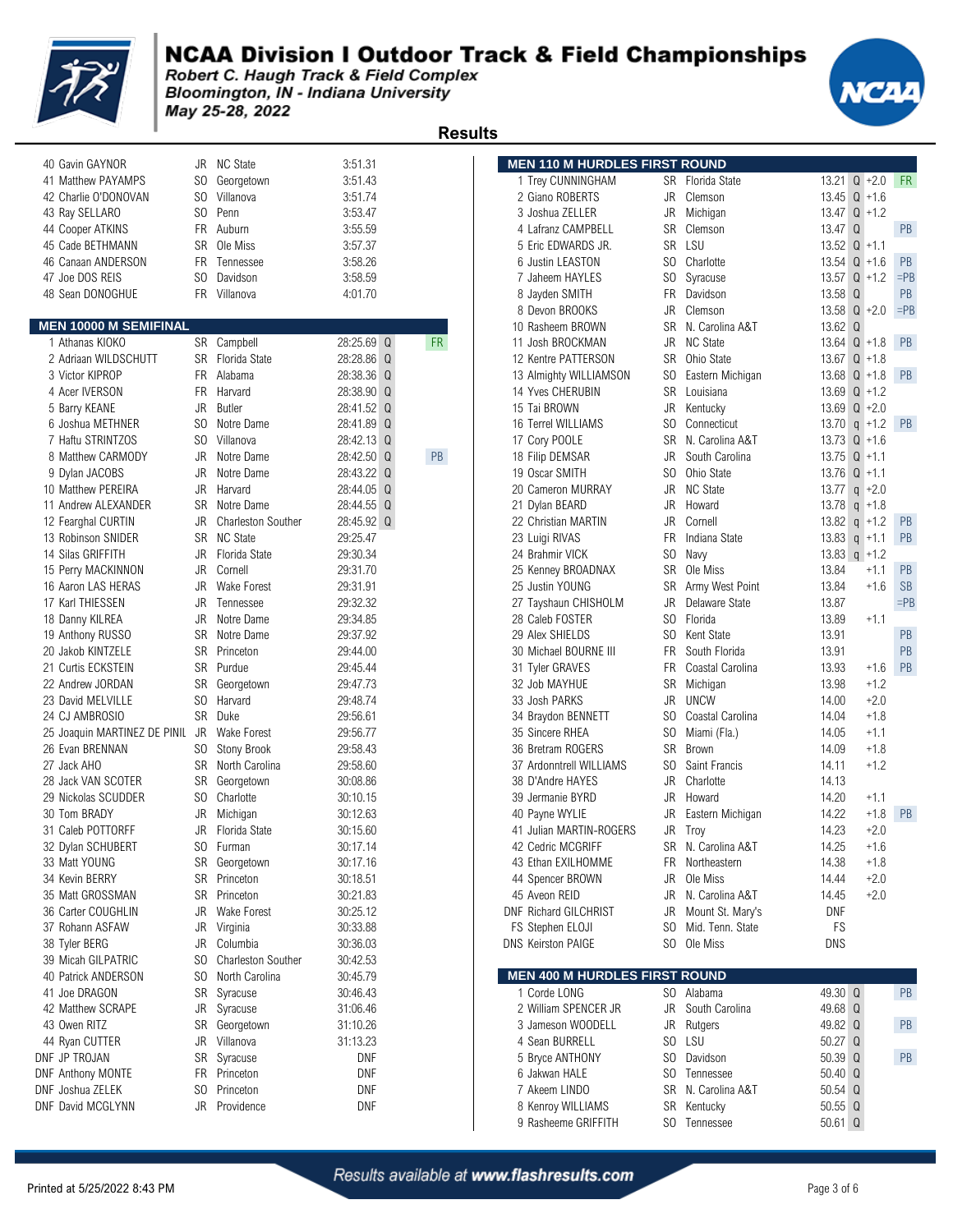

### **NCAA Division I Outdoor Track & Field Championships**

Robert C. Haugh Track & Field Complex Bloomington, IN - Indiana University May 25-28, 2022

| 10 Cory POOLE                     | SR        | N. Carolina A&T   |       | 50.76               |
|-----------------------------------|-----------|-------------------|-------|---------------------|
| 11 Caleb DEAN                     | JR        | Maryland          |       | 50.81               |
| 12 Collin SIEFFERT                | SR        | Florida           |       | 50.81               |
| 13 Tyler GRAVES                   | FR.       | Coastal Carolina  |       | 50.88               |
| 14 Caleb CAVANAUGH                | SO.       | Georgia           |       | 51.04               |
| 15 Shaton VAUGHN                  | JR        | Indiana           |       | 51.17               |
| 16 Justin YOUNG                   | SR        | Army West Point   |       | 51.24               |
| 17 Aveon REID                     | JR        | N. Carolina A&T   |       | 51.32               |
| 18 Max FRYE                       | SR        | Notre Dame        |       | 51.41               |
| 19 Cory GAITHER                   | JR        | Davidson          |       | 51.50               |
| 20 James RIVERA                   |           | SO Florida State  |       | 51.50               |
| 21 Jaylyn SCOTT                   | <b>SR</b> | Florida A&M       |       | 51.53               |
| 22 Jabari BRYANT                  |           | SO Purdue         |       | 51.55               |
| 23 Agerian JACKSON                | JR        | SE Louisiana      |       | 51.57               |
| 24 Wellington VENTURA             | JR        | Connecticut       |       | 51.57               |
| 25 Nathan FERGUSSON               | JR        | Louisiana         |       | 51.59               |
| 26 Jimmy HARKELROAD               | FR -      | Akron             |       | 51.64               |
| 27 Emmanuel WALLER                |           | JR VCU            |       | 51.67               |
| 28 Matthew HARRIS                 | SO.       | North Carolina    |       | 51.81               |
| 29 Felix LAWRENCE                 | SO.       | Liberty           |       | 51.98               |
| 30 Adam YAKOBI                    | SO.       | Memphis           |       | 52.10               |
| 31 Michael MCMAHAN                | SR        | Samford           |       | 52.14               |
| 32 Craig SADDLER II               | SO.       | North Carolina    |       | 52.21               |
| 33 Clayton ELDER                  | SO.       | Alabama           |       | 52.35               |
| 34 Stephen ELOJI                  | SO.       | Mid. Tenn. State  |       | 52.36               |
| 35 Beck O'DANIEL                  |           | SO Kentucky       |       | 52.41               |
| 36 Terris BURTON                  | SO.       | <b>High Point</b> |       | 52.54               |
| 37 Quincy ARMSTRONG               | SO.       | Indiana State     |       | 52.96               |
| 38 Easton REAGAN                  | JR        | Albany            |       | 52.98               |
| 39 Josh PARKS                     | JR        | <b>UNCW</b>       |       | 53.01               |
| 40 Landon CHALDEN                 | SO.       | Southern Miss.    |       | 53.13               |
| 41 David PALMER                   | SR        | Ohio State        |       | 53.19               |
| 42 Dante LANDER                   | JR        | Eastern Michigan  |       | 53.30               |
| 43 Alocius KIPNGETICH             | FR.       | Clemson           |       | 53.51               |
| 44 Noah LANGFORD                  | SO.       | Hampton           |       | 53.75               |
| 45 Gabriel MORONTA                | SO.       | Miss State        |       | 54.10               |
| 46 Jordan THOMPSON                | JR        | Southern          |       | 54.64               |
| DNF Jevon WILLIAMS                | SO -      | Clemson           |       | DNF                 |
| DNS Jordan WILLIAMS               | SR        | Norfolk State     |       | <b>DNS</b>          |
|                                   |           |                   |       |                     |
| <b>MEN POLE VAULT FIRST ROUND</b> |           |                   |       |                     |
| 1 Trevor STEPHENSON               |           | JR Michigan State | 5.39m | $17 - 8\frac{1}{4}$ |
| 2 Kyle RADEMEYER                  | SO        | South Alabama     | 5.39m | $17 - 8\frac{1}{4}$ |
| 3 Robert OSWALD                   | SR        | Ohio State        | 5.29m | 17-4¼               |
| 3 Sondre GUTTORMSEN               | JR        | Princeton         | 5.29m | 17-4¼               |
| 3 Hunter GARRETSON                | SO        | Akron             | 5.29m | 17-4¼               |
| 3 Simen GUTTORMSEN                | JR        | Princeton         | 5.29m | 17-4¼               |
| 3 Wyatt LEFKER                    | JR        | Youngstown St.    | 5.29m | $17 - 4\frac{1}{4}$ |
| 8 Cole RIDDLE                     | SR        | Memphis           | 5.29m | 17-4¼               |
| 8 Keaton DANIEL                   | SO        | Kentucky          | 5.29m | $17 - 4\frac{1}{4}$ |
| 8 Erick DUFFY                     | SR        | Duke              | 5.29m | 17-4¼               |
|                                   |           |                   |       | 11/                 |

| <b>II VAICU DLAIV</b>                     |           | iviai ylällu                          |                            | JU.UI U                                  |              |    | 21 DYIAH NUDULING                          |           | <b>VUITEII</b>               | J.U <del>4</del> III | $10 - 0/2$                              |                              |
|-------------------------------------------|-----------|---------------------------------------|----------------------------|------------------------------------------|--------------|----|--------------------------------------------|-----------|------------------------------|----------------------|-----------------------------------------|------------------------------|
| 12 Collin SIEFFERT                        |           | SR Florida                            |                            | 50.81 $q$                                |              | PB | 21 Travis SNYDER                           | JR        | Connecticut                  | 5.04m                | $16 - 6\frac{1}{2}$                     |                              |
| 13 Tyler GRAVES                           |           | FR Coastal Carolina                   |                            | 50.88 Q                                  |              |    | 21 Henry SHELDON                           | SO.       | Michigan                     | 5.04m                | $16 - 6\frac{1}{2}$                     |                              |
| 14 Caleb CAVANAUGH                        | SO.       | Georgia                               |                            | 51.04 Q                                  |              |    | 24 Simon PARK                              | FR        | Harvard                      | 5.04m                | $16 - 6\frac{1}{2}$                     |                              |
| 15 Shaton VAUGHN                          | JR        | Indiana                               |                            | 51.17 Q                                  |              |    | 25 Oscar PRIETO                            | FR.       | Akron                        | 5.04m                | $16 - 6\frac{1}{2}$                     |                              |
| 16 Justin YOUNG                           | SR        | Army West Point                       |                            | $51.24$ q                                |              | PB | 25 Drew O'CONNOR                           | SO        | Memphis                      | 5.04m                | $16 - 6\frac{1}{2}$                     |                              |
| 17 Aveon REID                             | JR        | N. Carolina A&T                       |                            | 51.32 Q                                  |              |    | 27 Will DRURY                              | SR        | Princeton                    | 5.04m                | $16 - 6\frac{1}{2}$                     |                              |
| 18 Max FRYE                               | SR.       | Notre Dame                            |                            | $51.41$ q                                |              |    | 27 Carson LENSER                           | FR        | South Carolina               | 5.04m                | $16 - 6\frac{1}{2}$                     |                              |
| 19 Cory GAITHER                           | JR        | Davidson                              |                            | $51.50$ q                                |              |    | 27 AJ JOHNSON                              | FR        | Kennesaw State               | 5.04m                | $16 - 6\frac{1}{2}$                     |                              |
| 20 James RIVERA                           | SO.       | Florida State                         |                            | 51.50 Q                                  |              |    | 27 Walker RUDISAILE                        | SO.       | Navy                         | 5.04m                | $16 - 6\frac{1}{2}$                     |                              |
| 21 Jaylyn SCOTT                           |           | SR Florida A&M                        |                            | 51.53 Q                                  |              |    | 27 Lukas VAN DER WATT                      | SR        | Kent State                   | 5.04m                | $16 - 6\frac{1}{2}$                     |                              |
| 22 Jabari BRYANT                          |           | SO Purdue                             |                            | $51.55 \quad Q$                          |              | PB | 32 Austin GOOLSBY                          | <b>SR</b> | Cincinnati                   | 5.04m                | $16 - 6\frac{1}{2}$                     |                              |
| 23 Agerian JACKSON                        |           | JR SE Louisiana                       |                            | $51.57$ q                                |              |    | 33 Chandler MIXON                          | SR        | Louisiana                    | 4.89m                | $16 - \frac{1}{2}$                      |                              |
| 24 Wellington VENTURA                     | JR        | Connecticut                           |                            | 51.57 $q$                                |              |    | 33 Ty MCPHAIL                              | FR.       | Louisville                   | 4.89m                | $16 - \frac{1}{2}$                      |                              |
| 25 Nathan FERGUSSON                       | JR        | Louisiana                             |                            | 51.59                                    |              |    | 33 William STAGGS                          | FR        | Indiana State                | 4.89m                | $16 - \frac{1}{2}$                      |                              |
| 26 Jimmy HARKELROAD                       |           | FR Akron                              |                            | 51.64                                    |              |    | 33 Ethan HESSON                            | SO.       | Army West Point              | 4.89m                | $16 - \frac{1}{2}$                      |                              |
| 27 Emmanuel WALLER                        | JR        | VCU                                   |                            | 51.67                                    |              |    | 33 Tyler HRBEK                             | JR        | Connecticut                  | 4.89m                | $16 - \frac{1}{2}$                      |                              |
| 28 Matthew HARRIS                         | SO.       | North Carolina                        |                            | 51.81                                    |              |    | 33 Charles CRISPI                          | SR        | Navy                         | 4.89m                | $16 - \frac{1}{2}$                      |                              |
| 29 Felix LAWRENCE                         | SO.       | Liberty                               |                            | 51.98                                    |              |    | 39 Benedikt SACHTA                         | FR        | Penn                         | 4.89m                | $16 - \frac{1}{2}$                      |                              |
| 30 Adam YAKOBI                            | SO.       | Memphis                               |                            | 52.10                                    |              |    | 40 Zach FRYE                               | SO.       | Louisville                   | 4.89m                | $16 - \frac{1}{2}$                      |                              |
| 31 Michael MCMAHAN                        | SR        | Samford                               |                            | 52.14                                    |              |    | 40 Michael FAIRBANKS                       | <b>SR</b> | Duke                         | 4.89m                | $16 - \frac{1}{2}$                      |                              |
| 32 Craig SADDLER II                       | SO.       | North Carolina                        |                            | 52.21                                    |              |    | NH Nathan STONE                            | SO.       | Indiana                      |                      | NΗ                                      |                              |
| 33 Clayton ELDER                          | SO.       | Alabama                               |                            | 52.35                                    |              |    | NH James RHOADS                            | FR        | Penn                         |                      | <b>NH</b>                               |                              |
| 34 Stephen ELOJI                          | SO.       | Mid. Tenn. State                      |                            | 52.36                                    |              |    | NH Robert ARTRIP                           | SO.       | Akron                        |                      | NΗ                                      |                              |
| 35 Beck O'DANIEL                          | SO.       | Kentucky                              |                            | 52.41                                    |              |    | NH Jed SISCO                               | SO.       | Samford                      |                      | NΗ                                      |                              |
| 36 Terris BURTON                          | SO.       | High Point                            |                            | 52.54                                    |              |    | NH Kobe BABIN                              | SO.       | South Florida                |                      | NΗ                                      |                              |
| 37 Quincy ARMSTRONG                       | SO.       | Indiana State                         |                            | 52.96                                    |              |    | NH Jonathan PETERSEN                       | FR        | Penn State                   |                      | <b>NH</b>                               |                              |
| 38 Easton REAGAN                          | JR        | Albany                                |                            | 52.98                                    |              |    | NH Ben FINGER                              | SO.       | North Carolina               |                      | NΗ                                      |                              |
| 39 Josh PARKS                             | JR        | <b>UNCW</b>                           |                            | 53.01                                    |              |    |                                            |           |                              |                      |                                         |                              |
| 40 Landon CHALDEN                         | SO.       | Southern Miss.                        |                            | 53.13                                    |              |    | <b>MEN LONG JUMP FIRST ROUND</b>           |           |                              |                      |                                         |                              |
| 41 David PALMER                           | <b>SR</b> | Ohio State                            |                            | 53.19                                    |              |    | 1 Cameron CRUMP                            |           | SR Miss State                | 7.97m                | $26 - 1\frac{3}{4}$                     | $q + 0.1$                    |
| 42 Dante LANDER                           | JR        | Eastern Michigan                      |                            | 53.30                                    |              |    | 2 Wayne PINNOCK                            | FR        | Tennessee                    | 7.93m                | $26 - \frac{1}{4}$                      | $q$ -1.0                     |
| 43 Alocius KIPNGETICH                     | FR        | Clemson                               |                            | 53.51                                    |              |    | 3 Jeremiah WILLIS                          | SO.       | Louisville                   |                      | 7.91m 25-111/2                          | $q + 0.4$                    |
| 44 Noah LANGFORD                          | SO.       | Hampton                               |                            | 53.75                                    |              |    | 4 Brandon HICKLIN                          | SR        | N. Carolina A&T              | 7.80m                | $25 - 7\frac{1}{4}$                     | $q -0.4$                     |
| 45 Gabriel MORONTA                        | SO.       | Miss State                            |                            | 54.10                                    |              |    | 5 A'Nan BRIDGETT                           | JR        | Rutgers                      | 7.78m                | $25 - 6\frac{1}{4}$                     | $q$ -0.6                     |
| 46 Jordan THOMPSON                        | JR        | Southern                              |                            | 54.64                                    |              |    | 6 Jeremiah DAVIS                           | SO.       | Florida State                | 7.75m                | $25 - 5\frac{1}{4}$                     | $q + 0.1$                    |
| NF Jevon WILLIAMS                         | SO.       | Clemson                               |                            | DNF                                      |              |    | 7 Isaac GRIMES                             | SR.       | Florida State                | 7.71m                | $25 - 3\frac{1}{2}$                     | $q + 0.1$                    |
| INS Jordan WILLIAMS                       |           | SR Norfolk State                      |                            | DNS                                      |              |    | 8 Carey MCLEOD                             | SR        | Tennessee                    | 7.63m                | $25 - \frac{1}{2}$                      | $q -2.5$                     |
|                                           |           |                                       |                            |                                          |              |    | 9 Anthony RILEY                            | SO.       | Tennessee                    | 7.62m                | $25 - 0$                                | $q - 1.2$                    |
| <b>MEN POLE VAULT FIRST ROUND</b>         |           |                                       |                            |                                          |              |    | 10 Russell ROBINSON                        | SO.       | Miami (Fla.)                 | 7.59m                | $24 - 11$                               | $q -0.8$                     |
| 1 Trevor STEPHENSON                       |           |                                       |                            | $17 - 8\frac{1}{4}$ q                    |              |    |                                            | SR        |                              | 7.56m                | $24 - 9\frac{3}{4}$                     | $q$ -0.9                     |
|                                           |           | JR Michigan State<br>SO South Alabama | 5.39 <sub>m</sub><br>5.39m | $17 - 8\frac{1}{4}$                      |              |    | 11 Isaiah HOLMES                           |           | Miami (Fla.)                 | 7.53m                |                                         | $24 - 8\frac{1}{2}$ g $-3.3$ |
| 2 Kyle RADEMEYER                          |           | SR Ohio State                         | 5.29m                      | $17 - 4\frac{1}{4}$                      | $\mathsf{q}$ |    | 12 Safin WILLS                             | SR<br>FR. | Purdue                       | 7.47m                | $24 - 6\frac{1}{4}$                     | $-3.1$                       |
| 3 Robert OSWALD                           |           | JR Princeton                          |                            | 5.29m 17-41/4 q                          | $\mathsf{q}$ |    | 13 Malcolm CLEMONS<br>14 Aviram SHWARZBARD |           | Florida<br>SR Princeton      | 7.45m                | $24 - 5\frac{1}{2}$                     | $-2.2$                       |
| 3 Sondre GUTTORMSEN<br>3 Hunter GARRETSON |           |                                       |                            |                                          |              |    | 15 Ji'eem BULLOCK                          |           | SO LSU                       |                      |                                         | $-1.6$                       |
|                                           |           | SO Akron                              |                            | $5.29m$ 17-41/ <sub>4</sub>              | q            |    |                                            |           |                              | 7.44m                | $24 - 5$                                |                              |
| 3 Simen GUTTORMSEN                        |           | JR Princeton                          | 5.29m                      | $17 - 4\frac{1}{4}$                      | q            |    | 16 Cameron MURRAY                          |           | JR NC State<br>Cincinnati    | 7.43m<br>7.38m       | $24 - 4\frac{1}{2}$                     | $-2.6$                       |
| 3 Wyatt LEFKER                            |           |                                       |                            |                                          |              | PB | 17 Austin EDWARDS                          |           |                              |                      | $24 - 2\frac{1}{2}$                     | $-3.9$                       |
| 8 Cole RIDDLE                             | JR        | Youngstown St.                        | 5.29m                      | $17-4\frac{1}{4}$ q                      |              |    |                                            | SR        |                              |                      |                                         |                              |
| 8 Keaton DANIEL                           |           | SR Memphis                            | 5.29m                      | $17 - 4\frac{1}{4}$                      | $\mathsf{q}$ |    | 18 Jacore IRVING                           | JR        | Florida State                | 7.38m                | $24 - 2\frac{1}{2}$                     | $+0.6$                       |
|                                           |           | SO Kentucky                           | 5.29m                      | $17 - 4\frac{1}{4}$                      | $\mathsf{q}$ |    | 19 KJ MOORE                                |           | SO Virginia Tech             | 7.38m                | $24 - 2\frac{1}{2}$                     | $-0.4$                       |
| 8 Erick DUFFY                             | SR        | Duke                                  | 5.29m                      | $17 - 4\frac{1}{4}$                      | $\mathsf{q}$ |    | 20 Joshua PETERSON                         | FR        | Norfolk State                | 7.36m                | $24 - 1\frac{3}{4}$                     | $-0.5$                       |
| 11 Sean ROTH                              | SR        | Louisville                            | 5.29m                      | $17-4\frac{1}{4}$ q                      |              |    | 21 Nikaoli WILLIAMS                        | SO        | Northwestern St.             | 7.34m                | $24-1$                                  | $-4.7$                       |
| 12 James COURSON                          |           | JR Auburn                             | 5.29m                      | $17-4\frac{1}{4}$ q                      |              |    | 22 Emmanuel INEH                           | SO.       | Alabama                      | 7.34m                | $24-1$                                  | $+0.2$                       |
| 13 Matthew PEARE                          | SR        | Kentucky                              | 5.29m                      | $17 - 4\frac{1}{4}$                      |              |    | 23 Kollin SMITH                            | SR        | Pittsburgh                   | 7.33m                | $24 - \frac{3}{4}$                      | $-2.0$                       |
| 14 Adam COULON                            | SR        | Indiana                               | 5.29m                      | $17 - 4\frac{1}{4}$                      |              | SB | 24 Quinten CLAY                            | SO.       | Liberty                      | 7.32m                | $24 - \frac{1}{4}$                      | $-2.4$                       |
| 15 Luke BENDICK                           | SO.       | Ohio State                            | 5.19m                      | $17 - \frac{1}{4}$                       |              |    | 25 David EJUMETA                           | SR        | Coastal Carolina             |                      | 7.31m 23-11 <sup>3</sup> / <sub>4</sub> | $-3.3$                       |
| 15 Tyler CARREL                           | <b>FR</b> | Indiana                               | 5.19m                      | $17 - \frac{1}{4}$                       |              |    | 26 Queshun WATSON-RIGGINS                  | JR        | FIU                          |                      | 7.30m 23-111/2                          | $-2.7$                       |
| 15 Shane RACEY                            |           | SO Cornell                            | 5.19m                      | $17 - \frac{1}{4}$                       |              | PB | 27 Shomari ROGERS-WALTON                   | SO.       | Indiana State                | 7.29m                | $23 - 11$                               | $-2.2$                       |
| 15 Stone BAKER<br>19 Luke KNIPE           |           | JR South Florida<br>SO Penn State     | 5.19m<br>5.19m             | $17 - \frac{1}{4}$<br>$17 - \frac{1}{4}$ |              |    | 28 Altan MITCHELL<br>29 Benjamin ONYEKWELU | JR        | Brown<br>SR Mid. Tenn. State | 7.25m                | $23 - 9\frac{1}{2}$<br>7.25m 23-91/2    | $-1.5$<br>$-2.3$             |

|                                   |                |                                |                |                                          |                | <b>Results</b> |                                               |                |                              |                   |                                         |                              |    |
|-----------------------------------|----------------|--------------------------------|----------------|------------------------------------------|----------------|----------------|-----------------------------------------------|----------------|------------------------------|-------------------|-----------------------------------------|------------------------------|----|
| 10 Cory POOLE                     |                | SR N. Carolina A&T             |                | 50.76 Q                                  |                |                | 20 Louis MARTINEZ                             |                | FR Alabama                   | 5.19m             | $17 - \frac{1}{4}$                      |                              |    |
| 11 Caleb DEAN                     | JR             | Maryland                       |                | 50.81 Q                                  |                |                | 21 Dylan RODGERS                              | JR             | Cornell                      | 5.04m             | $16 - 6\frac{1}{2}$                     |                              |    |
| 12 Collin SIEFFERT                |                | SR Florida                     |                | $50.81$ q                                |                | PB             | 21 Travis SNYDER                              | <b>JR</b>      | Connecticut                  | 5.04m             | $16 - 6\frac{1}{2}$                     |                              |    |
| 13 Tyler GRAVES                   |                | FR Coastal Carolina            |                | 50.88 Q                                  |                |                | 21 Henry SHELDON                              | SO.            | Michigan                     | 5.04m             | $16 - 6\frac{1}{2}$                     |                              |    |
| 14 Caleb CAVANAUGH                |                | SO Georgia                     |                | 51.04 Q                                  |                |                | 24 Simon PARK                                 | FR             | Harvard                      | 5.04m             | $16 - 6\frac{1}{2}$                     |                              |    |
| 15 Shaton VAUGHN                  | JR             | Indiana                        |                | 51.17 Q                                  |                |                | 25 Oscar PRIETO                               | FR.            | Akron                        | 5.04m             | $16 - 6\frac{1}{2}$                     |                              |    |
| 16 Justin YOUNG                   | SR             | Army West Point                |                | 51.24                                    | $\mathsf{q}$   | PB             | 25 Drew O'CONNOR                              | SO             | Memphis                      | 5.04m             | $16 - 6\frac{1}{2}$                     |                              |    |
| 17 Aveon REID                     | JR             | N. Carolina A&T                |                | 51.32 Q                                  |                |                | 27 Will DRURY                                 | SR             | Princeton                    | 5.04m             | $16 - 6\frac{1}{2}$                     |                              |    |
| 18 Max FRYE                       | SR             | Notre Dame                     |                | 51.41                                    | $\mathsf{q}$   |                | 27 Carson LENSER                              | FR.            | South Carolina               | 5.04m             | $16 - 6\frac{1}{2}$                     |                              |    |
| 19 Cory GAITHER                   | JR             | Davidson                       |                | $51.50$ q                                |                |                | 27 AJ JOHNSON                                 | FR.            | Kennesaw State               | 5.04m             | $16 - 6\frac{1}{2}$                     |                              |    |
| 20 James RIVERA                   | SO             | Florida State                  |                | 51.50 Q                                  |                |                | 27 Walker RUDISAILE                           | S <sub>0</sub> | Navy                         | 5.04m             | $16 - 6\frac{1}{2}$                     |                              |    |
| 21 Jaylyn SCOTT                   |                | SR Florida A&M                 |                | 51.53 Q                                  |                |                | 27 Lukas VAN DER WATT                         | SR             | Kent State                   | 5.04m             | $16 - 6\frac{1}{2}$                     |                              |    |
| 22 Jabari BRYANT                  |                | SO Purdue                      |                | 51.55 Q                                  |                | PB             | 32 Austin GOOLSBY                             | SR             | Cincinnati                   | 5.04m             | $16 - 6\frac{1}{2}$                     |                              |    |
| 23 Agerian JACKSON                | JR             | SE Louisiana                   |                | $51.57$ q                                |                |                | 33 Chandler MIXON                             | SR             | Louisiana                    | 4.89m             | $16 - \frac{1}{2}$                      |                              |    |
| 24 Wellington VENTURA             | JR             | Connecticut                    |                | $51.57$ q                                |                |                | 33 Ty MCPHAIL                                 | FR             | Louisville                   | 4.89m             | $16 - \frac{1}{2}$                      |                              |    |
| 25 Nathan FERGUSSON               |                | JR Louisiana                   |                | 51.59                                    |                |                | 33 William STAGGS                             | FR             | Indiana State                | 4.89m             | $16 - \frac{1}{2}$                      |                              |    |
| 26 Jimmy HARKELROAD               |                | FR Akron                       |                | 51.64                                    |                |                | 33 Ethan HESSON                               | SO.            | Army West Point              | 4.89m             | $16 - \frac{1}{2}$                      |                              |    |
| 27 Emmanuel WALLER                | JR             | <b>VCU</b>                     |                | 51.67                                    |                |                | 33 Tyler HRBEK                                | JR             | Connecticut                  | 4.89m             | $16 - \frac{1}{2}$                      |                              |    |
| 28 Matthew HARRIS                 | SO.            | North Carolina                 |                | 51.81                                    |                |                | 33 Charles CRISPI                             | SR             | Navy                         | 4.89m             | $16 - \frac{1}{2}$                      |                              |    |
| 29 Felix LAWRENCE                 |                | SO Liberty                     |                | 51.98                                    |                |                | 39 Benedikt SACHTA                            | FR.            | Penn                         | 4.89m             | $16 - \frac{1}{2}$                      |                              |    |
| 30 Adam YAKOBI                    |                | SO Memphis                     |                | 52.10                                    |                |                | 40 Zach FRYE                                  | SO.            | Louisville                   | 4.89m             | $16 - \frac{1}{2}$                      |                              |    |
| 31 Michael MCMAHAN                | SR             | Samford                        |                | 52.14                                    |                |                | 40 Michael FAIRBANKS                          | <b>SR</b>      | Duke                         | 4.89m             | $16 - \frac{1}{2}$                      |                              |    |
| 32 Craig SADDLER II               | SO.            | North Carolina                 |                | 52.21                                    |                |                | NH Nathan STONE                               | SO.            | Indiana                      |                   | <b>NH</b>                               |                              |    |
| 33 Clayton ELDER                  |                | SO Alabama                     |                | 52.35                                    |                |                | NH James RHOADS                               | <b>FR</b>      | Penn                         |                   | <b>NH</b>                               |                              |    |
| 34 Stephen ELOJI                  | SO.            | Mid. Tenn. State               |                | 52.36                                    |                |                | NH Robert ARTRIP                              | SO.            | Akron                        |                   | <b>NH</b>                               |                              |    |
| 35 Beck O'DANIEL                  | SO             | Kentucky                       |                | 52.41                                    |                |                | NH Jed SISCO                                  | SO             | Samford                      |                   | <b>NH</b>                               |                              |    |
| 36 Terris BURTON                  | SO.            | <b>High Point</b>              |                | 52.54                                    |                |                | NH Kobe BABIN                                 | SO.            | South Florida                |                   | NΗ                                      |                              |    |
| 37 Quincy ARMSTRONG               | SO.            | Indiana State                  |                | 52.96                                    |                |                | NH Jonathan PETERSEN                          | FR.            | Penn State                   |                   | <b>NH</b>                               |                              |    |
| 38 Easton REAGAN                  | JR             | Albany                         |                | 52.98                                    |                |                | NH Ben FINGER                                 | SO.            | North Carolina               |                   | <b>NH</b>                               |                              |    |
| 39 Josh PARKS                     | JR             | <b>UNCW</b>                    |                | 53.01                                    |                |                |                                               |                |                              |                   |                                         |                              |    |
| 40 Landon CHALDEN                 |                | SO Southern Miss.              |                | 53.13                                    |                |                | <b>MEN LONG JUMP FIRST ROUND</b>              |                |                              |                   |                                         |                              |    |
| 41 David PALMER                   |                | SR Ohio State                  |                | 53.19                                    |                |                | 1 Cameron CRUMP                               |                | SR Miss State                | 7.97m             | $26 - 1\frac{3}{4}$                     | $q + 0.1$                    | PB |
| 42 Dante LANDER                   | JR             | Eastern Michigan               |                | 53.30                                    |                |                | 2 Wayne PINNOCK                               | <b>FR</b>      | Tennessee                    | 7.93m             | $26 - \frac{1}{4}$                      | $q - 1.0$                    |    |
| 43 Alocius KIPNGETICH             | <b>FR</b>      | Clemson                        |                | 53.51                                    |                |                | 3 Jeremiah WILLIS                             | S <sub>0</sub> | Louisville                   | 7.91 <sub>m</sub> | $25 - 11\frac{1}{2}$                    | $q + 0.4$                    | PB |
| 44 Noah LANGFORD                  |                | SO Hampton                     |                | 53.75                                    |                |                | 4 Brandon HICKLIN                             | SR             | N. Carolina A&T              | 7.80m             | $25 - 7\frac{1}{4}$                     | $q -0.4$                     |    |
| 45 Gabriel MORONTA                |                | SO Miss State                  |                | 54.10                                    |                |                | 5 A'Nan BRIDGETT                              | JR             | Rutgers                      | 7.78m             | $25 - 6\frac{1}{4}$                     | $q -0.6$                     | PB |
| 46 Jordan THOMPSON                | JR             | Southern                       |                | 54.64                                    |                |                | 6 Jeremiah DAVIS                              | SO.            | Florida State                | 7.75m             | $25 - 5\frac{1}{4}$                     | $q + 0.1$                    |    |
| <b>DNF Jevon WILLIAMS</b>         | S <sub>0</sub> | Clemson                        |                | <b>DNF</b>                               |                |                | 7 Isaac GRIMES                                | <b>SR</b>      | Florida State                | 7.71m             | $25 - 3\frac{1}{2}$                     | $q + 0.1$                    |    |
| DNS Jordan WILLIAMS               |                | SR Norfolk State               |                | <b>DNS</b>                               |                |                | 8 Carey MCLEOD                                | SR             | Tennessee                    | 7.63m             | $25 - \frac{1}{2}$                      | $q -2.5$                     |    |
|                                   |                |                                |                |                                          |                |                | 9 Anthony RILEY                               | SO.            | Tennessee                    | 7.62m             | $25 - 0$                                | $q - 1.2$                    |    |
| <b>MEN POLE VAULT FIRST ROUND</b> |                |                                |                |                                          |                |                | 10 Russell ROBINSON                           |                | SO Miami (Fla.)              | 7.59m             | $24 - 11$                               | $q -0.8$                     |    |
| 1 Trevor STEPHENSON               | JR             | Michigan State                 | 5.39m          | $17 - 8\frac{1}{4}$                      | q              |                | 11 Isaiah HOLMES                              |                | SR Miami (Fla.)              | 7.56m             |                                         | $24 - 9\frac{3}{4}$ q $-0.9$ |    |
|                                   |                |                                |                |                                          |                |                |                                               |                |                              |                   |                                         | $24-8\frac{1}{2}$ q -3.3     |    |
| 2 Kyle RADEMEYER                  |                | SO South Alabama               | 5.39m          | $17 - 8\frac{1}{4}$                      | q              |                | 12 Safin WILLS                                |                | SR Purdue                    | 7.53m             |                                         | $-3.1$                       |    |
| 3 Robert OSWALD                   |                | SR Ohio State                  | 5.29m          | $17 - 4\frac{1}{4}$                      | $\mathsf{q}$   |                | 13 Malcolm CLEMONS                            |                | FR Florida                   | 7.47m             | $24 - 6\frac{1}{4}$                     |                              |    |
| 3 Sondre GUTTORMSEN               |                | JR Princeton                   | 5.29m          | $17 - 4\frac{1}{4}$                      | $\mathfrak{q}$ |                | 14 Aviram SHWARZBARD                          |                | SR Princeton                 | 7.45m             | $24 - 5\frac{1}{2}$                     | $-2.2$                       |    |
| 3 Hunter GARRETSON                |                | SO Akron                       | 5.29m          | $17 - 4\frac{1}{4}$                      | $\mathfrak{q}$ |                | 15 Ji'eem BULLOCK                             |                | SO LSU                       | 7.44m             | $24 - 5$                                | $-1.6$                       |    |
| 3 Simen GUTTORMSEN                |                | JR Princeton                   | 5.29m          | $17 - 4\frac{1}{4}$                      | $\mathsf{q}$   |                | 16 Cameron MURRAY                             |                | JR NC State                  | 7.43m             | $24 - 4\frac{1}{2}$                     | $-2.6$                       |    |
| 3 Wyatt LEFKER                    |                | JR Youngstown St.              | 5.29m          | $17 - 4\frac{1}{4}$                      | $\mathsf{q}$   | PB             | 17 Austin EDWARDS                             | SR             | Cincinnati                   | 7.38m             | $24 - 2\frac{1}{2}$                     | $-3.9$                       |    |
| 8 Cole RIDDLE                     |                | SR Memphis                     | 5.29m          | $17-4\frac{1}{4}$ q                      |                |                | 18 Jacore IRVING                              | JR             | Florida State                | 7.38m             | $24 - 2\frac{1}{2}$                     | $+0.6$                       |    |
| 8 Keaton DANIEL                   |                | SO Kentucky                    | 5.29m          | $17 - 4\frac{1}{4}$                      | $\mathfrak{q}$ |                | 19 KJ MOORE                                   | SO.            | Virginia Tech                | 7.38m             | $24 - 2\frac{1}{2}$                     | $-0.4$                       |    |
| 8 Erick DUFFY                     |                | SR Duke                        | 5.29m          | $17 - 4\frac{1}{4}$                      | $\mathsf{q}$   |                | 20 Joshua PETERSON                            | FR             | Norfolk State                | 7.36m             | $24 - 1\frac{3}{4}$                     | $-0.5$                       |    |
| 11 Sean ROTH                      |                | SR Louisville                  | 5.29m          | $17 - 4\frac{1}{4}$                      | $\mathsf{q}$   |                | 21 Nikaoli WILLIAMS                           | SO.            | Northwestern St.             | 7.34m             | $24-1$                                  | -4.7                         |    |
| 12 James COURSON                  |                | JR Auburn                      | 5.29m          | $17-4\frac{1}{4}$ q                      |                |                | 22 Emmanuel INEH                              | SO.            | Alabama                      | 7.34m             | $24-1$                                  | $+0.2$                       |    |
| 13 Matthew PEARE                  |                | SR Kentucky                    | 5.29m          | $17 - 4\frac{1}{4}$                      |                |                | 23 Kollin SMITH                               |                | SR Pittsburgh                | 7.33m             | $24 - \frac{3}{4}$                      | $-2.0$                       |    |
| 14 Adam COULON                    |                | SR Indiana                     | 5.29m          | $17 - 4\frac{1}{4}$                      |                | SB             | 24 Quinten CLAY                               |                | SO Liberty                   | 7.32m             | $24 - \frac{1}{4}$                      | $-2.4$                       |    |
| 15 Luke BENDICK                   |                | SO Ohio State                  | 5.19m          | $17 - \frac{1}{4}$                       |                |                | 25 David EJUMETA                              |                | SR Coastal Carolina          |                   | 7.31m 23-11 <sup>3</sup> / <sub>4</sub> | $-3.3$                       |    |
| 15 Tyler CARREL                   |                | FR Indiana                     | 5.19m          | $17 - \frac{1}{4}$                       |                |                | 26 Queshun WATSON-RIGGINS                     |                | JR FIU                       |                   | 7.30m 23-111/2                          | $-2.7$                       |    |
| 15 Shane RACEY<br>15 Stone BAKER  |                | SO Cornell<br>JR South Florida | 5.19m<br>5.19m | $17 - \frac{1}{4}$<br>$17 - \frac{1}{4}$ |                | PB             | 27 Shomari ROGERS-WALTON<br>28 Altan MITCHELL |                | SO Indiana State<br>JR Brown | 7.29m<br>7.25m    | $23 - 11$<br>$23 - 9\frac{1}{2}$        | $-2.2$<br>$-1.5$             |    |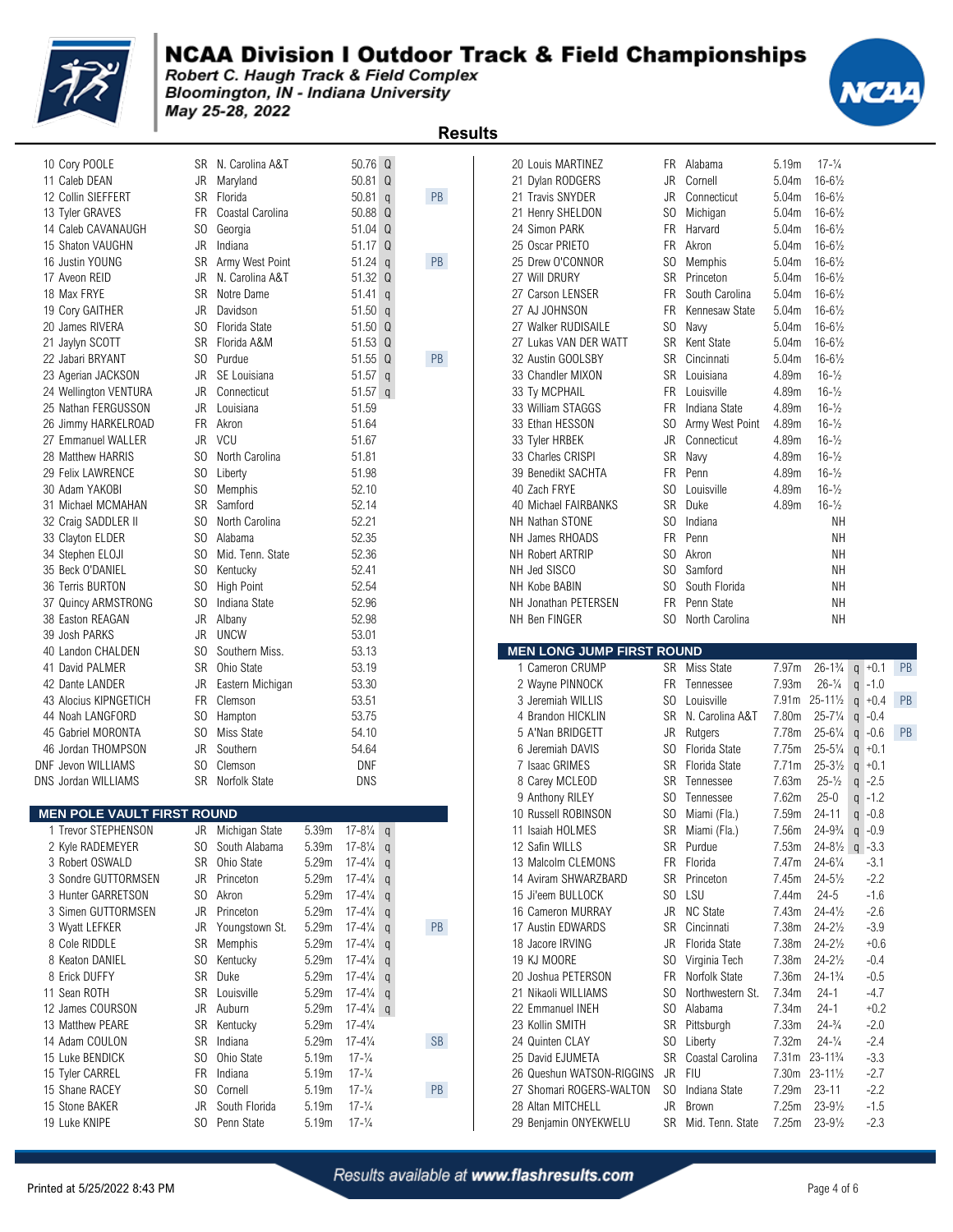

Bloomington, IN - Indiana University May 25-28, 2022



| J.                              |                |                           |                                          |                     |               | <b>Results</b>       |                               |                |                           |                 |                     |                |
|---------------------------------|----------------|---------------------------|------------------------------------------|---------------------|---------------|----------------------|-------------------------------|----------------|---------------------------|-----------------|---------------------|----------------|
| 30 Jamar DAVIS                  | SO.            | <b>NC State</b>           | 7.23m                                    | $23 - 8\frac{3}{4}$ | $-0.2$        |                      | 40 Jonathan SURDEJ            |                | SO Buffalo                | 16.98m 55-81/2  |                     |                |
| 31 Zach MANOROWITZ              | S <sub>0</sub> | Rider                     | 7.22m                                    | $23 - 8\frac{1}{4}$ | $-2.4$        |                      | 41 Diamante GUMBS             | S <sub>0</sub> | Northwestern St.          | 16.35m          | $53 - 73/4$         |                |
| 32 Bryce RAVENELL               | SO.            | <b>USC Upstate</b>        | 7.21m                                    | $23 - 8$            | $-2.7$        |                      | 41 Sebastian LOSCHNER         | SO.            | South Alabama             | 16.35m          | $53 - 7\frac{3}{4}$ |                |
| 33 Sincere ROBINSON             | FR             | Rutgers                   | 7.18m                                    | $23 - 6\frac{3}{4}$ | $-0.1$        |                      | 43 Adam STROUF                | S <sub>0</sub> | Indiana                   | 15.98m 52-51/4  |                     |                |
| 34 David AJAMA                  | S <sub>0</sub> | South Florida             | 7.17m                                    | $23 - 6\frac{1}{4}$ | $-2.1$        |                      | X Jeff KLINE                  | SO             | Maryland                  |                 | Χ                   |                |
| 35 Louis GORDON                 | SO.            | Albany                    | 7.17m                                    | $23 - 6\frac{1}{4}$ | $-1.2$        |                      | X Michael CALHOUN             | SO             | <b>Charleston Souther</b> |                 | Χ                   |                |
| 36 Ja'Von DOUGLAS               | SR             | <b>NC State</b>           | 7.17m                                    | $23 - 6\frac{1}{4}$ | $-2.8$        |                      | X Jabari BENNETT              | JR             | Miss State                |                 | Χ                   |                |
| 37 Caleb FOSTER                 | SO.            | Florida                   | 7.16m                                    | $23 - 6$            | $+0.6$        |                      | X Jamir GIBSON                | SR             | Army West Point           |                 | Χ                   |                |
| 38 Robbie SPRINGFIELD           | JR             | Kentucky                  | 7.15m                                    | $23 - 5\frac{1}{2}$ | $-1.2$        |                      | X Gavin BEVERAGE              | SO             | Georgia                   |                 | X                   |                |
| 39 Robert BLUE                  | JR             | Albany                    | 7.15m                                    | $23 - 5\frac{1}{2}$ | $-2.3$        |                      |                               |                |                           |                 |                     |                |
| 40 Xavier SHIRLEY               | SO.            | George Mason              | 7.12m                                    | $23 - 4\frac{1}{2}$ | $-1.0$        |                      | <b>MEN HAMMER FIRST ROUND</b> |                |                           |                 |                     |                |
| 41 Dimitrije NOVAKOVIC          | SO.            | Akron                     | 7.10 <sub>m</sub>                        | $23 - 3\frac{1}{2}$ | $-2.7$        |                      | 1 Tyler MERKLEY               |                | JR Penn State             | 70.79m 232-3 q  |                     |                |
| 42 Salif MANE                   | JR             | Fairleigh Dickinson 7.10m |                                          | $23 - 3\frac{1}{2}$ | $-2.1$        |                      | 2 Bobby COLANTONIO            | <b>JR</b>      | Alabama                   | 70.14m          | $230 - 1$           | $\mathbf q$    |
| 43 Channing FERGUSON            | <b>FR</b>      | <b>USC Upstate</b>        | 7.08m                                    | $23 - 2\frac{3}{4}$ | $-2.3$        |                      | 3 James JOYCEY                | JR             | North Carolina            | 69.29m          | $227 - 4$           | q              |
| 44 Richmond KWAATENG            | S <sub>0</sub> | Connecticut               | 7.07 <sub>m</sub>                        | $23 - 2\frac{1}{2}$ | $-2.8$        |                      | 4 Alencar PEREIRA             | <b>JR</b>      | Georgia                   | 69.02m          | 226-5               |                |
|                                 | JR             |                           | 7.03m                                    | $23 - \frac{3}{4}$  | $-2.3$        |                      | 5 Decio ANDRADE               | <b>JR</b>      |                           |                 | $225 - 5$           | q              |
| 45 Tye HUNT                     |                | Youngstown St.            |                                          | $23-0$              | $-2.8$        |                      |                               | <b>SR</b>      | Miami (Fla.)              | 68.72m          |                     | $\overline{q}$ |
| 46 Caden DAILEY                 | JR             | Navy                      | 7.01 <sub>m</sub>                        |                     |               |                      | 6 Noah WALKER                 |                | Pittsburgh                | 68.55m 224-11 q |                     |                |
| 47 Jaelyn BLANC                 | <b>SR</b>      | N.C. Central              | 6.79m                                    | $22 - 3\frac{1}{2}$ | $-2.8$        |                      | 7 Kelly COOK JR.              | <b>SR</b>      | Purdue                    | 68.21m          | $223 - 9$           | $\mathbf q$    |
| <b>DNS Freddie ALLEN III</b>    | SO.            | High Point                |                                          | <b>DNS</b>          |               |                      | 8 Robert WATSON               | SR             | Memphis                   | 68.17m          | $223 - 8$           | q              |
|                                 |                |                           |                                          |                     |               |                      | 9 Jake NORRIS                 | <b>SR</b>      | LSU                       | 68.13m          | 223-6               | $\mathbf q$    |
| <b>MEN SHOT PUT FIRST ROUND</b> |                |                           |                                          |                     |               |                      | 10 Kyle BROWN                 | SO.            | Auburn                    | 68.02m          | 223-2               | $\mathbf q$    |
| 1 Isaac ODUGBESAN               | <b>SR</b>      | Alabama                   | 20.85m                                   | 68-5                | q             | <b>FR</b>            | 11 Khalil BEDOUI              | SO             | Virginia Tech             | 67.72m          | $222 - 2$           | $\mathbf q$    |
| 2 Josh SOBOTA                   | JR             | Kentucky                  | 20.06m 65-93/4                           |                     | $\mathfrak q$ | PB                   | 12 Sean MOCKLER               | FR.            | Indiana                   | 67.56m          | $221 - 8$           |                |
| 3 John MEYER                    | SO.            | LSU                       | 20.05m                                   | $65 - 9\frac{1}{2}$ | $\mathsf{q}$  |                      | 13 Erik EBEL                  | SO.            | Auburn                    | 67.43m          | $221 - 2$           |                |
| 4 Jordan WEST                   | JR             | Tennessee                 | 19.76m 64-10                             |                     | $\mathsf{q}$  |                      | 14 Kieran MCKEAG              | <b>SR</b>      | Alabama                   | 67.00m 219-10   |                     |                |
| 5 Santiago BASSO                | JR             | Alabama                   | 19.50m 63-11 <sup>3</sup> / <sub>4</sub> |                     | $\mathsf{q}$  |                      | 15 Kegan SCHROETER            | <b>SR</b>      | <b>Brown</b>              | 66.30m          | 217-6               |                |
| 6 Hayden TOBIAS                 | SO.            | Ohio State                | 19.31m 63-41/4                           |                     | $\mathsf{q}$  |                      | 16 Troy YEARWOOD              | JR             | North Carolina            | 65.97m 216-5    |                     |                |
| 7 Christopher LICATA            | <b>SR</b>      | Princeton                 | 19.27m                                   | $63 - 2\frac{3}{4}$ | $\mathsf{q}$  |                      | 17 Kenneth IKEJI              | <b>FR</b>      | Harvard                   | 65.79m 215-10   |                     |                |
| 8 Djimon GUMBS                  | SO.            | Northwestern St.          | 19.22m                                   | $63-3/4$            | $\mathsf{q}$  | PB                   | 18 Georgios KORAKIDIS         | SR             | Tennessee                 | 65.66m 215-5    |                     |                |
| 9 Daniel VIVEROS                | JR             | Ole Miss                  | 19.10m                                   | $62 - 8$            | $\mathsf{q}$  | PB                   | 19 Newlyn STEPHENSON          | JR             | Eastern Michigan          | 65.51m 214-11   |                     |                |
| 10 Michael SHOAF                | SO.            | Notre Dame                | 18.93m 62-11/4                           |                     | $\mathsf{q}$  |                      | 20 Evangelos FRADELAKIS       | SR             | Virginia                  | 64.88m 212-10   |                     |                |
| 11 Dylan TARGGART               | <b>FR</b>      | South Carolina            | 18.91m                                   | $62 - \frac{1}{2}$  | $\mathsf{q}$  |                      | 21 Collin BURKHART            | FR             | Penn State                | 63.78m          | 209-3               |                |
| 12 John STEFAN                  | SR             | Notre Dame                |                                          | 18.85m 61-101/4 q   |               |                      | 22 Joshua BOAMAH              | SO             | Navy                      | 63.18m          | $207 - 3$           |                |
| 13 Alexander KOLESNIKOFF        | FR.            | Harvard                   | 18.78m 61-71/2                           |                     |               |                      | 23 John HICKS                 | SO             | Liberty                   | 63.12m 207-1    |                     |                |
| 14 Fred MOUDANI                 | SO.            | Southern Miss.            | 18.68m 61-31/2                           |                     |               |                      | 24 Andrew WHITE               | JR             | Wake Forest               | 63.03m 206-9    |                     |                |
| 15 Bryan HUDSON                 | SO.            | Louisville                | 18.65m 61-21/4                           |                     |               | PB                   | 25 Jake WICKEY                | SR             | Kent State                | 62.14m 203-10   |                     |                |
| 16 Carlos AVILES                | SO.            | Ohio State                | 18.64m                                   | $61 - 2$            |               |                      | 26 Milton WILSON              | <b>JR</b>      | Akron                     | 61.54m 201-11   |                     |                |
| 17 Tyson JONES                  | JR             | Virginia Tech             | 18.52m 60-91/4                           |                     |               |                      | 27 Kyle MOISON                | FR.            | Auburn                    | 61.47m          | $201 - 8$           |                |
| 18 Kevin NEDRICK                | JR             | Liberty                   | 18.47m                                   | 60-71/4             |               | PB                   | 28 Sam MEECE                  | SR             | Cincinnati                | 61.44m          | $201 - 7$           |                |
| 19 Courtney LAWRENCE            | SO             | Kennesaw State            | 18.32m                                   | $60 - 1\frac{1}{4}$ |               |                      | 29 Jack PIHLKAR               | <b>SR</b>      | <b>Wake Forest</b>        | 60.83m          | 199-7               |                |
| 20 Kyle MITCHELL                | <b>SR</b>      | Liberty                   | 18.29m                                   | $60-1/4$            |               |                      | 30 Seth WOLFE                 |                | SR Samford                | 60.48m 198-5    |                     |                |
| 21 Jorge CONTRERAS              | SO.            | Louisville                | 18.28m 59-11 <sup>3</sup> / <sub>4</sub> |                     |               | PB                   | 31 Francois PRINSLOO          | SO.            | South Alabama             | 60.45m 198-4    |                     |                |
| 22 Warren BARRETT               | JR             | Liberty                   | 18.26m 59-11                             |                     |               | <b>SB</b>            | 32 Vojislav GVERO             | SR             | New Orleans               | 60.37m 198-0    |                     |                |
| 23 Wyatt PUFF                   | SO.            | Indiana State             | 18.23m 59-93/4                           |                     |               | PB                   | 33 Daniel PEPPER              | JR             | Miss State                | 59.64m 195-8    |                     |                |
| 24 Thomas KITCHELL              | SO.            | Wake Forest               | 18.18m 59-7 <sup>3</sup> / <sub>4</sub>  |                     |               |                      | 34 Deven MCNEAL               | SR             | Army West Point           | 59.52m 195-3    |                     |                |
| 25 Cade RICHESON                | SR             | Louisville                | 18.09m 59-41/4                           |                     |               |                      | 35 Jake DALTON                | FR             | Dartmouth                 | 59.14m 194-0    |                     |                |
| 26 Jaylen SIMMONS               | SR             | George Mason              | 18.08m                                   | 59-4                |               | $\mathsf{SB}\xspace$ | 36 Nicholas PISCIOTTA         | FR             | Northeastern              | 59.14m 194-0    |                     |                |
| 27 Jerimiah EVANS               | SR             | Alabama                   | 18.04m 59-21/4                           |                     |               |                      | 37 Jabari NEAL-JACKSON        | SO.            | Akron                     | 58.82m 193-0    |                     |                |
| 28 Jeffrey WILLIAMS             | JR             | Miami (Fla.)              | 17.93m 58-10                             |                     |               |                      | 38 Joshua DEVRIES             | FR             | Michigan State            | 58.79m 192-10   |                     |                |
| 29 Iason MACHAIRAS              | JR             | Memphis                   | 17.81m 58-51/4                           |                     |               |                      | 39 Andrew HABERMAN            |                | SR NC State               | 58.38m 191-6    |                     |                |
| 30 Chukwusom ENEKWECHI          | SR             | Eastern Michigan          | 17.73m                                   | $58 - 2$            |               |                      | 40 Robert DECKER              | FR             | Manhattan                 | 57.83m 189-8    |                     |                |
| 31 Brett NORTON                 | SO.            | Indiana State             | 17.71m 58-11/4                           |                     |               |                      | 41 Erik FERTIG                | SO             | Louisville                | 57.69m 189-3    |                     |                |
| 32 Skylar COFFEY                | FR             | Tennessee                 | 17.70m                                   | $58-1$              |               |                      | 42 Eron CARTER                | SR             | South Florida             | 56.88m          | 186-7               |                |
| 33 Solomon MCDONALD             | JR             | <b>UNC-Asheville</b>      | 17.45m 57-3                              |                     |               |                      | 43 Myles SCHRECK              | SO.            | Dartmouth                 | 56.79m 186-4    |                     |                |
| 34 Joshua MILLER                | JR             | Ohio State                | 17.35m 56-111/4                          |                     |               |                      | 44 Daniel COPE                | FR             | Clemson                   | 54.96m          | 180-4               |                |
| 35 Duane KNISELY                | SO.            | Penn State                | 17.28m 56-81/2                           |                     |               |                      |                               | SO             |                           | 54.45m 178-7    |                     |                |
|                                 |                |                           |                                          |                     |               |                      | 45 Kyle LIPSCOMB              |                | Rutgers                   |                 |                     |                |
| 36 Dominic PERRY                |                | JR Youngstown St.         | 17.28m 56-81/2                           |                     |               |                      | 46 John CAGLIONE              |                | SR Citadel                | 53.65m 176-0    |                     |                |

39 Alan DE FALCHI SO Alabama 17.19m 56-41/4

Kennesaw State 17.20m 56-5¼<br> $30$  Alabama 17.19m 56-4¼

| 30 Jamar DAVIS                     |                | SO NC State                       | 7.23m             | $23 - 8\frac{3}{4}$                      | $-0.2$         |           | 40 Jonathan SURDEJ            | SO.            | <b>Buffalo</b>            | 16.98m 55-81/2 |                     |                       |
|------------------------------------|----------------|-----------------------------------|-------------------|------------------------------------------|----------------|-----------|-------------------------------|----------------|---------------------------|----------------|---------------------|-----------------------|
| 31 Zach MANOROWITZ                 | SO.            | Rider                             | 7.22m             | $23 - 8\frac{1}{4}$                      | $-2.4$         |           | 41 Diamante GUMBS             | SO.            | Northwestern St.          | 16.35m 53-73/4 |                     |                       |
| 32 Bryce RAVENELL                  | SO.            | <b>USC Upstate</b>                | 7.21m             | $23 - 8$                                 | $-2.7$         |           | 41 Sebastian LOSCHNER         | SO.            | South Alabama             | 16.35m         | $53 - 7\frac{3}{4}$ |                       |
| 33 Sincere ROBINSON                | FR             | Rutgers                           | 7.18m             | $23 - 6\frac{3}{4}$                      | $-0.1$         |           | 43 Adam STROUF                | SO.            | Indiana                   | 15.98m 52-51/4 |                     |                       |
| 34 David AJAMA                     | SO.            | South Florida                     | 7.17m             | $23 - 6\frac{1}{4}$                      | $-2.1$         |           | X Jeff KLINE                  | S <sub>0</sub> |                           |                | Χ                   |                       |
|                                    |                |                                   |                   |                                          |                |           |                               |                | Maryland                  |                |                     |                       |
| 35 Louis GORDON                    | SO.            | Albany                            | 7.17m             | $23 - 6\frac{1}{4}$                      | $-1.2$         |           | X Michael CALHOUN             | SO.            | <b>Charleston Souther</b> |                | Χ                   |                       |
| 36 Ja'Von DOUGLAS                  | SR             | <b>NC State</b>                   | 7.17m             | $23 - 6\frac{1}{4}$                      | $-2.8$         |           | X Jabari BENNETT              | JR             | Miss State                |                | Χ                   |                       |
| 37 Caleb FOSTER                    | SO.            | Florida                           | 7.16m             | $23 - 6$                                 | $+0.6$         |           | X Jamir GIBSON                | SR             | Army West Point           |                | Χ                   |                       |
| 38 Robbie SPRINGFIELD              | JR             | Kentucky                          | 7.15m             | $23 - 5\frac{1}{2}$                      | $-1.2$         |           | X Gavin BEVERAGE              | SO.            | Georgia                   |                | X                   |                       |
| 39 Robert BLUE                     | JR             | Albany                            | 7.15m             | $23 - 5\frac{1}{2}$                      | $-2.3$         |           |                               |                |                           |                |                     |                       |
| 40 Xavier SHIRLEY                  | SO.            | George Mason                      | 7.12m             | $23 - 4\frac{1}{2}$                      | $-1.0$         |           | <b>MEN HAMMER FIRST ROUND</b> |                |                           |                |                     |                       |
| 41 Dimitrije NOVAKOVIC             | SO.            | Akron                             | 7.10m             | $23 - 3\frac{1}{2}$                      | $-2.7$         |           | 1 Tyler MERKLEY               | JR             | Penn State                | 70.79m         | $232 - 3$ q         |                       |
| 42 Salif MANE                      | JR             | Fairleigh Dickinson 7.10m         |                   | $23 - 3\frac{1}{2}$                      | $-2.1$         |           | 2 Bobby COLANTONIO            | JR             | Alabama                   | 70.14m         | $230 - 1$           | $\mathfrak{q}$        |
| 43 Channing FERGUSON               |                | FR USC Upstate                    | 7.08m             | $23 - 2\frac{3}{4}$                      | $-2.3$         |           | 3 James JOYCEY                | JR             | North Carolina            | 69.29m         | 227-4               | PB<br>$\mathfrak q$   |
| 44 Richmond KWAATENG               |                | SO Connecticut                    | 7.07m             | $23 - 2\frac{1}{2}$                      | $-2.8$         |           | 4 Alencar PEREIRA             | JR             | Georgia                   | 69.02m         | $226 - 5$           | $\alpha$              |
| 45 Tye HUNT                        | JR             | Youngstown St.                    | 7.03m             | $23 - \frac{3}{4}$                       | $-2.3$         |           | 5 Decio ANDRADE               | JR             | Miami (Fla.)              | 68.72m         | $225 - 5$           | $\alpha$              |
| 46 Caden DAILEY                    | JR             | Navy                              | 7.01 <sub>m</sub> | $23-0$                                   | $-2.8$         |           | 6 Noah WALKER                 | SR             | Pittsburgh                |                | 68.55m 224-11       | <b>PB</b><br>$\alpha$ |
| 47 Jaelyn BLANC                    |                | SR N.C. Central                   | 6.79m             | $22 - 3\frac{1}{2}$                      | $-2.8$         |           | 7 Kelly COOK JR.              | SR             | Purdue                    | 68.21m         | 223-9               | PB<br>$\alpha$        |
| VS Freddie ALLEN III               |                | SO High Point                     |                   | <b>DNS</b>                               |                |           | 8 Robert WATSON               | SR             | Memphis                   | 68.17m         | $223 - 8$           |                       |
|                                    |                |                                   |                   |                                          |                |           |                               | <b>SR</b>      | LSU                       |                | $223 - 6$           | $\mathsf{q}$          |
|                                    |                |                                   |                   |                                          |                |           | 9 Jake NORRIS                 |                |                           | 68.13m         |                     | $\alpha$              |
| <b>// AEN SHOT PUT FIRST ROUND</b> |                |                                   |                   |                                          |                |           | 10 Kyle BROWN                 | SO.            | Auburn                    | 68.02m         | $223 - 2$           | $\mathsf{q}$          |
| 1 Isaac ODUGBESAN                  |                | SR Alabama                        | 20.85m            | 68-5                                     | $\mathsf{q}$   | <b>FR</b> | 11 Khalil BEDOUI              | SO.            | Virginia Tech             | 67.72m         | 222-2               | PB<br>$\mathfrak q$   |
| 2 Josh SOBOTA                      | JR             | Kentucky                          |                   | 20.06m 65-9 <sup>3</sup> / <sub>4</sub>  | $\mathfrak{q}$ | PB        | 12 Sean MOCKLER               | FR             | Indiana                   | 67.56m         | $221 - 8$ q         |                       |
| 3 John MEYER                       | S <sub>0</sub> | LSU                               |                   | 20.05m 65-91/2                           | $\mathfrak q$  |           | 13 Erik EBEL                  | SO.            | Auburn                    | 67.43m         | $221 - 2$           |                       |
| 4 Jordan WEST                      | JR             | Tennessee                         |                   | 19.76m 64-10                             | $\alpha$       |           | 14 Kieran MCKEAG              | <b>SR</b>      | Alabama                   | 67.00m 219-10  |                     |                       |
| 5 Santiago BASSO                   | JR             | Alabama                           |                   | 19.50m 63-11 <sup>3</sup> / <sub>4</sub> | $\alpha$       |           | 15 Kegan SCHROETER            | SR             | <b>Brown</b>              | 66.30m 217-6   |                     |                       |
| 6 Hayden TOBIAS                    | SO.            | Ohio State                        |                   | 19.31m 63-41/4                           | $\mathfrak q$  |           | 16 Troy YEARWOOD              | JR             | North Carolina            | 65.97m 216-5   |                     | PB                    |
| 7 Christopher LICATA               | SR             | Princeton                         |                   | 19.27m 63-2 <sup>3</sup> / <sub>4</sub>  | $\mathfrak q$  |           | 17 Kenneth IKEJI              | <b>FR</b>      | Harvard                   | 65.79m 215-10  |                     |                       |
| 8 Djimon GUMBS                     | SO.            | Northwestern St.                  | 19.22m            | $63-3/4$                                 | $\mathfrak q$  | PB        | 18 Georgios KORAKIDIS         | SR.            | Tennessee                 | 65.66m 215-5   |                     |                       |
| 9 Daniel VIVEROS                   | JR             | Ole Miss                          | 19.10m            | $62 - 8$                                 | $\mathfrak q$  | PB        | 19 Newlyn STEPHENSON          | JR             | Eastern Michigan          | 65.51m 214-11  |                     | PB                    |
| 10 Michael SHOAF                   | SO.            | Notre Dame                        |                   | 18.93m 62-11/4                           | $\mathfrak q$  |           | 20 Evangelos FRADELAKIS       | <b>SR</b>      | Virginia                  | 64.88m 212-10  |                     | PB                    |
| 11 Dylan TARGGART                  | FR             | South Carolina                    | 18.91m            | $62 - \frac{1}{2}$                       | $\mathfrak q$  |           | 21 Collin BURKHART            | FR             | Penn State                | 63.78m 209-3   |                     |                       |
| 12 John STEFAN                     | SR             | Notre Dame                        |                   | 18.85m 61-101/4 q                        |                |           | 22 Joshua BOAMAH              | SO.            | Navy                      | 63.18m         | $207 - 3$           | <b>PB</b>             |
| 13 Alexander KOLESNIKOFF           | FR.            | Harvard                           |                   | 18.78m 61-71/2                           |                |           | 23 John HICKS                 | SO.            | Liberty                   | 63.12m         | $207 - 1$           |                       |
| 14 Fred MOUDANI                    | SO.            | Southern Miss.                    |                   | 18.68m 61-31/2                           |                |           | 24 Andrew WHITE               | JR.            | <b>Wake Forest</b>        | 63.03m         | 206-9               | PB                    |
|                                    |                | Louisville                        |                   |                                          |                |           |                               | <b>SR</b>      | Kent State                | 62.14m 203-10  |                     |                       |
| 15 Bryan HUDSON                    | SO.            |                                   |                   | 18.65m 61-21/4                           |                | PB        | 25 Jake WICKEY                |                |                           |                |                     |                       |
| 16 Carlos AVILES                   | SO.            | Ohio State                        | 18.64m            | $61 - 2$                                 |                |           | 26 Milton WILSON              | JR             | Akron                     | 61.54m 201-11  |                     |                       |
| 17 Tyson JONES                     | JR             | Virginia Tech                     | 18.52m 60-91/4    |                                          |                |           | 27 Kyle MOISON                | FR.            | Auburn                    | 61.47m         | $201 - 8$           |                       |
| 18 Kevin NEDRICK                   | JR             | Liberty                           |                   | 18.47m 60-71/4                           |                | PB        | 28 Sam MEECE                  | SR             | Cincinnati                | 61.44m         | $201 - 7$           | <b>SB</b>             |
| 19 Courtney LAWRENCE               | SO.            | Kennesaw State                    |                   | 18.32m 60-11/4                           |                |           | 29 Jack PIHLKAR               | SR.            | Wake Forest               | 60.83m         | 199-7               |                       |
| 20 Kyle MITCHELL                   |                | SR Liberty                        | 18.29m            | $60 - \frac{1}{4}$                       |                |           | 30 Seth WOLFE                 | SR             | Samford                   | 60.48m         | 198-5               |                       |
| 21 Jorge CONTRERAS                 |                | SO Louisville                     |                   | 18.28m 59-11%                            |                | PB        | 31 Francois PRINSLOO          | SO -           | South Alabama             | 60.45m         | 198-4               |                       |
| 22 Warren BARRETT                  |                | JR Liberty                        | 18.26m 59-11      |                                          |                | <b>SB</b> | 32 Vojislav GVERO             | SR             | New Orleans               | 60.37m 198-0   |                     |                       |
| 23 Wyatt PUFF                      |                | SO Indiana State                  |                   | 18.23m 59-93/4                           |                | PB        | 33 Daniel PEPPER              | JR             | Miss State                | 59.64m 195-8   |                     |                       |
| 24 Thomas KITCHELL                 |                | SO Wake Forest                    |                   | 18.18m 59-7 <sup>3</sup> / <sub>4</sub>  |                |           | 34 Deven MCNEAL               | SR             | Army West Point           | 59.52m 195-3   |                     |                       |
| 25 Cade RICHESON                   |                | SR Louisville                     |                   | 18.09m 59-41/4                           |                |           | 35 Jake DALTON                | FR             | Dartmouth                 | 59.14m 194-0   |                     |                       |
| 26 Jaylen SIMMONS                  |                | SR George Mason                   | 18.08m            | 59-4                                     |                | SB        | 36 Nicholas PISCIOTTA         | FR             | Northeastern              | 59.14m 194-0   |                     |                       |
| 27 Jerimiah EVANS                  |                | SR Alabama                        |                   | 18.04m 59-21/4                           |                |           | 37 Jabari NEAL-JACKSON        | SO.            | Akron                     | 58.82m 193-0   |                     |                       |
| 28 Jeffrey WILLIAMS                | JR             | Miami (Fla.)                      | 17.93m 58-10      |                                          |                |           | 38 Joshua DEVRIES             | FR             | Michigan State            | 58.79m 192-10  |                     |                       |
| 29 Iason MACHAIRAS                 | JR             | Memphis                           | 17.81m 58-51/4    |                                          |                |           | 39 Andrew HABERMAN            | SR             | <b>NC State</b>           | 58.38m 191-6   |                     |                       |
| 30 Chukwusom ENEKWECHI             |                |                                   | 17.73m            | $58 - 2$                                 |                |           | 40 Robert DECKER              |                | Manhattan                 | 57.83m 189-8   |                     |                       |
|                                    | SR             | Eastern Michigan<br>Indiana State |                   |                                          |                |           | 41 Erik FERTIG                | FR             |                           |                |                     |                       |
| 31 Brett NORTON                    | SO.            |                                   |                   | 17.71m 58-11/4                           |                |           |                               | SO.            | Louisville                | 57.69m 189-3   |                     |                       |
| 32 Skylar COFFEY                   | FR             | Tennessee                         | 17.70m            | $58-1$                                   |                |           | 42 Eron CARTER                | SR             | South Florida             | 56.88m         | 186-7               |                       |
| 33 Solomon MCDONALD                | JR             | <b>UNC-Asheville</b>              | 17.45m            | 57-3                                     |                |           | 43 Myles SCHRECK              | SO.            | Dartmouth                 | 56.79m         | 186-4               |                       |
| 34 Joshua MILLER                   | JR             | Ohio State                        | 17.35m 56-111/4   |                                          |                |           | 44 Daniel COPE                | <b>FR</b>      | Clemson                   | 54.96m         | 180-4               |                       |
| 35 Duane KNISELY                   |                | SO Penn State                     |                   | 17.28m 56-81/2                           |                |           | 45 Kyle LIPSCOMB              | SO.            | Rutgers                   | 54.45m 178-7   |                     |                       |
| 36 Dominic PERRY                   | JR             | Youngstown St.                    | 17.28m 56-81/2    |                                          |                |           | 46 John CAGLIONE              | SR             | Citadel                   | 53.65m 176-0   |                     |                       |
| 37 Nickolas HYDE                   | SO.            | Saint Francis                     | 17.25m 56-71/4    |                                          |                |           | X Cameron SMITH               | SO.            | Army West Point           |                | Χ                   |                       |
| 38 Caleb HARTLEY                   |                | SO Kennesaw State                 | 17.20m 56-51/4    |                                          |                |           | X Logan COLES                 |                | FR Kentucky               |                | Χ                   |                       |
|                                    |                |                                   |                   |                                          |                |           |                               |                |                           |                |                     |                       |